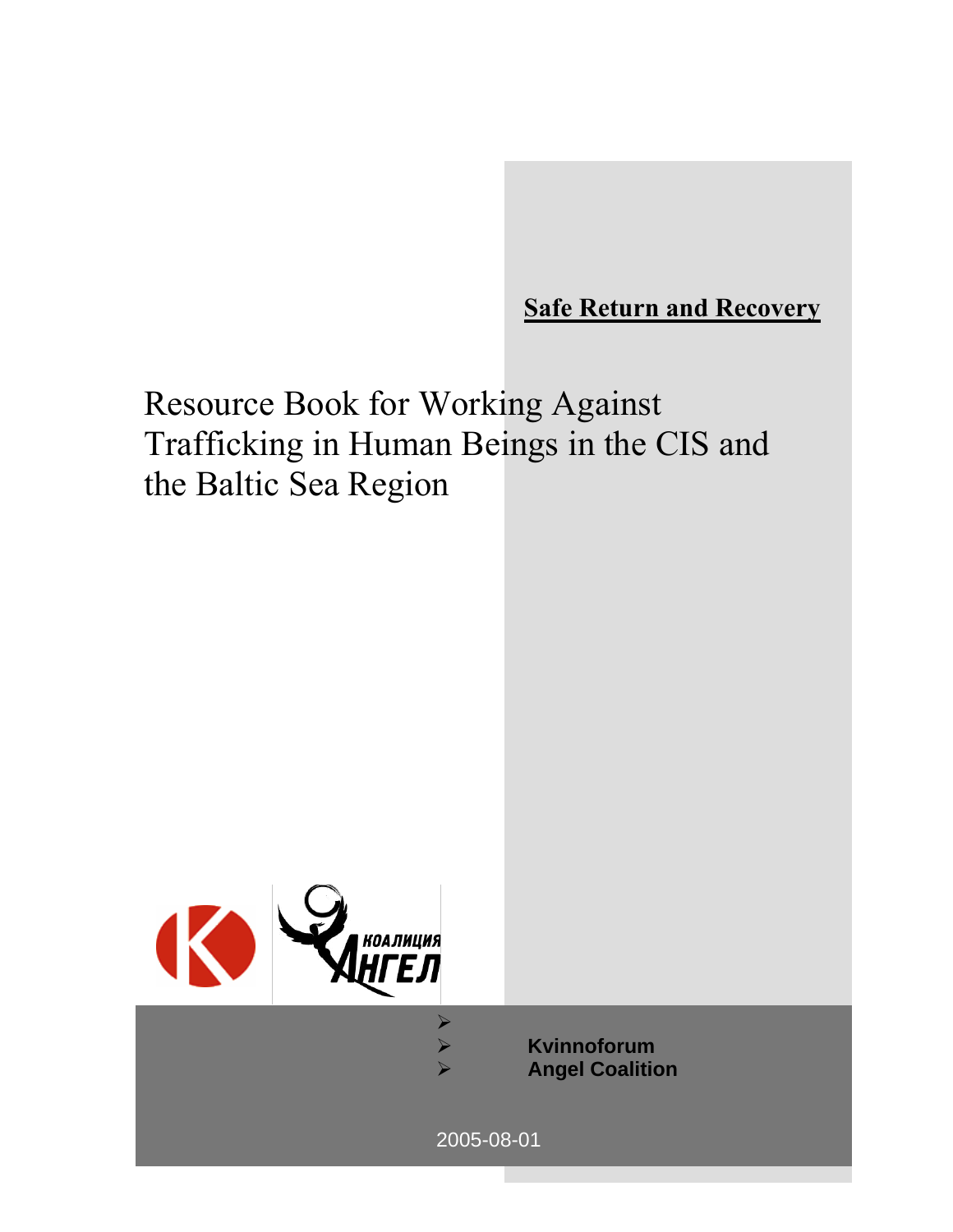| 1.           |                                                                                                                                                                                   |
|--------------|-----------------------------------------------------------------------------------------------------------------------------------------------------------------------------------|
| 2.           | KEY NGOS IN RUSSIA, TAJIKISTAN, KAZAKHSTAN, KYRGYZTAN,<br>GEORGIA, LITHUANIA, MOLDAVIA AND UKRAINE FOR SOCIAL SUPPORT<br>AND PSYCHOLOGICAL TREATMENT OF VICTIMS OF TRAFFICKING IN |
|              |                                                                                                                                                                                   |
|              |                                                                                                                                                                                   |
|              |                                                                                                                                                                                   |
|              |                                                                                                                                                                                   |
|              |                                                                                                                                                                                   |
|              |                                                                                                                                                                                   |
|              |                                                                                                                                                                                   |
|              |                                                                                                                                                                                   |
| 3.           | <b>GOVERNMENTAL CONTACTS FOR ANTI-TRAFFICKING WORK IN THE</b>                                                                                                                     |
|              |                                                                                                                                                                                   |
|              |                                                                                                                                                                                   |
|              | INTER-AGENCY LEGISLATIVE WORKING GROUP ON TRAFFICKING IN HUMAN BEINGS 17                                                                                                          |
|              | RUSSIAN MVD (MINISTRY OF INTERIOR) REPRESENTATIVES SPECIALISING IN TRAFFICKING                                                                                                    |
|              |                                                                                                                                                                                   |
|              | GOVERNMENTAL CONTACTS FOR ANTI-TRAFFICKING WORK AT THE REGIONAL LEVEL IN THE                                                                                                      |
|              |                                                                                                                                                                                   |
|              |                                                                                                                                                                                   |
|              | KEY SWEDISH ORGANISATIONS FOR THE SOCIAL SUPPORT AND PSYCHOLOGICAL TREATMENT                                                                                                      |
|              |                                                                                                                                                                                   |
| $\mathbf{4}$ | <b>CONTACT INFORMATION TO SWEDISH ADMINISTRATIONS DEALING</b>                                                                                                                     |
|              |                                                                                                                                                                                   |
|              |                                                                                                                                                                                   |
|              |                                                                                                                                                                                   |
|              |                                                                                                                                                                                   |
|              |                                                                                                                                                                                   |
|              |                                                                                                                                                                                   |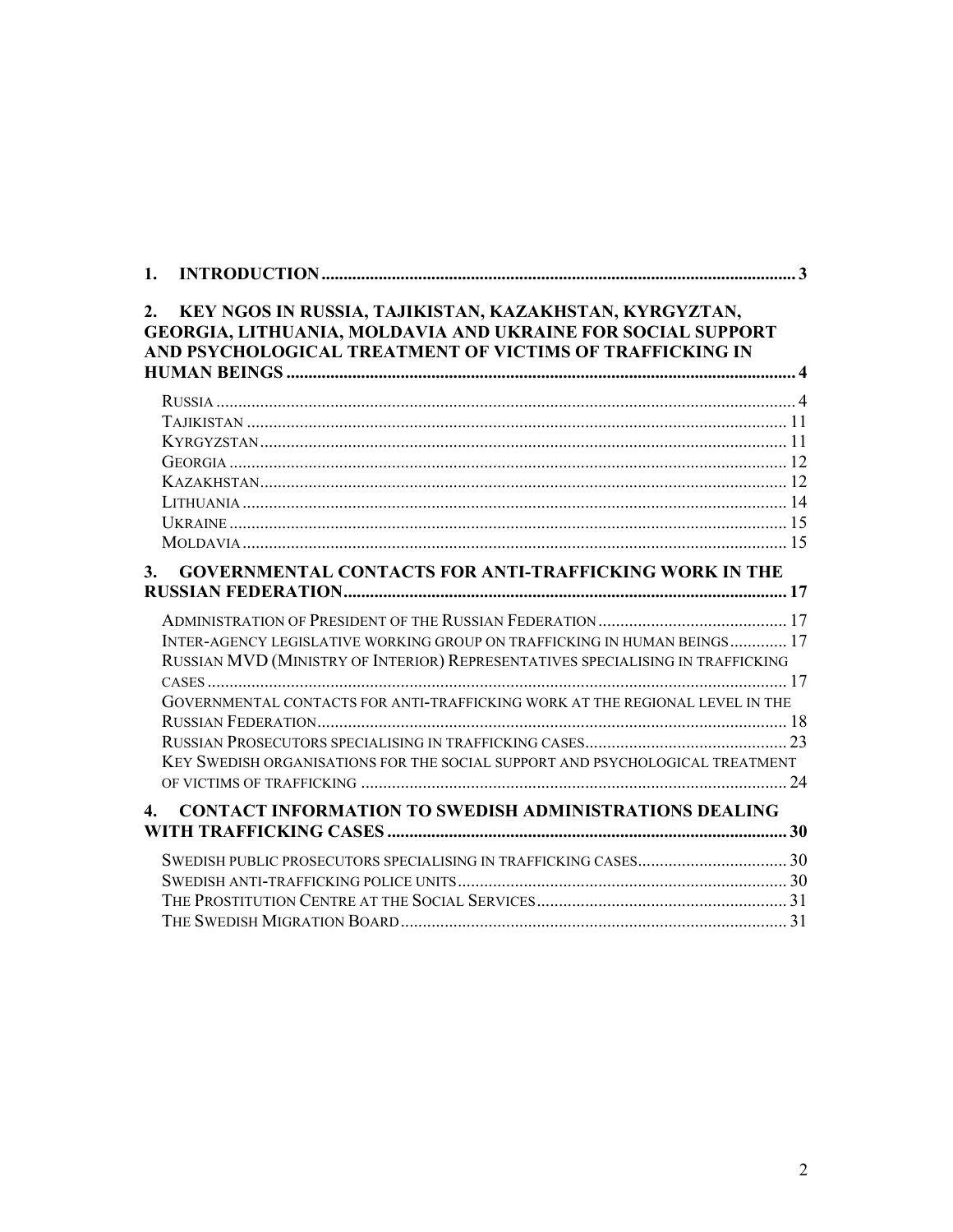# **1. Introduction**

This publication is a result of the co-operation project " Building capacity, creating networks and formulating a protocol for repatriation and rehabilitation for trafficked persons", a Russian - Swedish cooperation project for the capacity building of Russian NGOs, networking between the Russian Federation, Sweden and the Baltic countries and the formulation of a protocol for safe return and rehabilitation for women and children victims of trafficking. The project received support from Sida.

The Resource Book for Working Against Trafficking in the CIS countries and the Baltic Sea Region shows contact information and descriptions of important NGOs working against trafficking in human beings and more specifically working for the social support and psychological treatment and rehabilitation of victims of trafficking, especially women, girls and boys. The NGOs based in the CIS countries in the list are all members of the Angel **Coalition** 

The Resource Book also contains chapters with contact information to important governmental administrations and officials in the work against trafficking in human beings in the Russian Federation. Key persons at the federal level are included as well as important representatives at the governmental level in five different regions of the Russian Federation: St Petersburg, Leningradskaya Oblast; Petrozavodsk, the Karelian Republic; Murmansk; Kazan, the Republic of Tatarstan and Yaroslavl.

Lastly, the Resource Book includes descriptions and contact information to important Swedish social actors addressing the issue of support and rehabilitation of victims of trafficking in Sweden, as well as contact information to the governmental authorities with responsibilities in the work against trafficking and the support to its victims in Sweden.

The Resource Book is a tool for networking and collaboration against trafficking in human beings in CIS and the Baltic Sea Region, as especially as regards repatriation and rehabilitation of victims.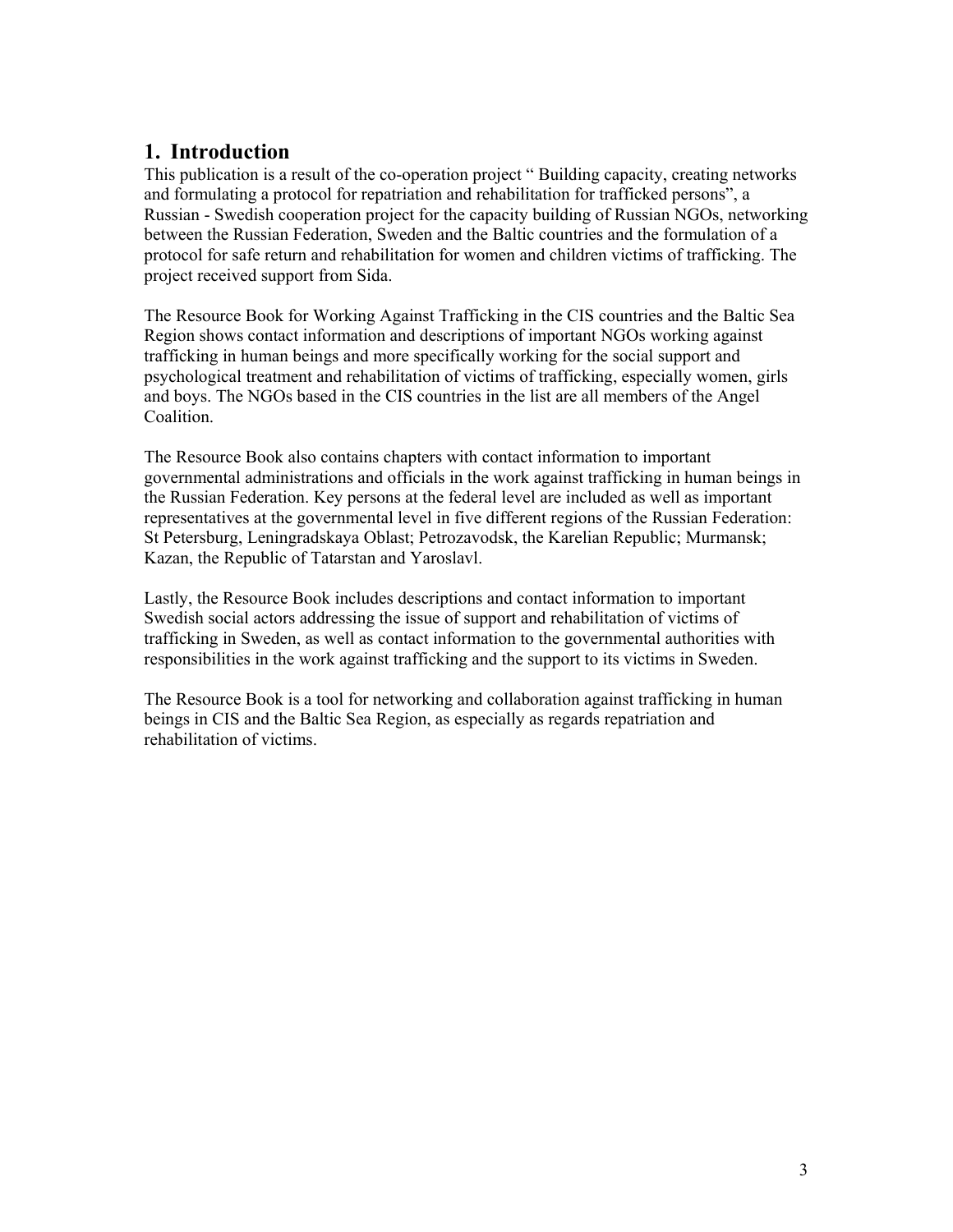# **2. Key NGOs in Russia, Tajikistan, Kazakhstan, Kyrgyztan, Georgia, Lithuania, Moldavia and Ukraine for social support and psychological treatment of victims of trafficking in human beings**

### **Russia**

### ¾ **Women's Alliance**

Contact persons: Sergei Sereda Contact information: Telephone: +7(3852) 435701 or 435705 E-mail: women@barrt.ru Address: Barnaul, Russia

The Women's crisis center assists women in situations of domestic violence and sexual assault. The shelter also provides a complete set of rehabilitation services for victims of human trafficking. The organization has a women's resource center and conducts informational campaigns, workshops, training for various professionals including a focus on preventing high-school students from becoming involved in trafficking. They provide informational support for women's NGOs, and human rights organizations. They are working with the state through a co-ordinating body that includes representatives of the local parliament, migration office, police department, higher education, NGOs. They have been operating a hotline since 2002 which provides information to callers on how to find safe employment abroad.

### ¾ **Women's organization "Mstinka"**

Contact persons: Galina Pirogova Contact information: Telephone (on Wednesdays and Fridays): (81664) 41775, Fax: (81664) 40060 E-mail: mstinka@mail.ru Address: Borovichi, Russia

The organization runs a social agency to help women find employment. They also have an adaptation program for teens who were raised in boarding schools. Mstinka conducts informational campaigns and also has good contacts with local administration.

#### ¾ **Women's Parliament of Novgorod**

Website: http://www.natm.ru/womenpar Contact persons: Irina Urtaeva Contact information: Telephone/fax: (8162) 11-68-86(8162) 66-30-89б, (816-22) 2 79 32 Email: irand@mail.natm.ru, womenpar@mail.ru Address Velikiy Novgorod

The organization conducted an informational campaign in 2001 and continues to hold workshops for NGOs and state officials. They also run and support a website, which provides information on trafficking. They carried out several lobbying campaigns in support of the draft law against trafficking and against legalization of prostitution in Russia.

### ¾ **Center for the Study of Organized Crime and the Center for Gender Research**

Contact persons: Ludmila Dmitrievna Erokhina Contact information: Telephone: (4232) 40-40-74, (4232) 51-53-29 E-mail: ludmila.erokhina@vvsu.ru Address Vladivostok, Russia

The Center conducts research on groups at-risk for becoming involved in trafficking and other organized crime. They hold round table discussions, conferences and do work with regional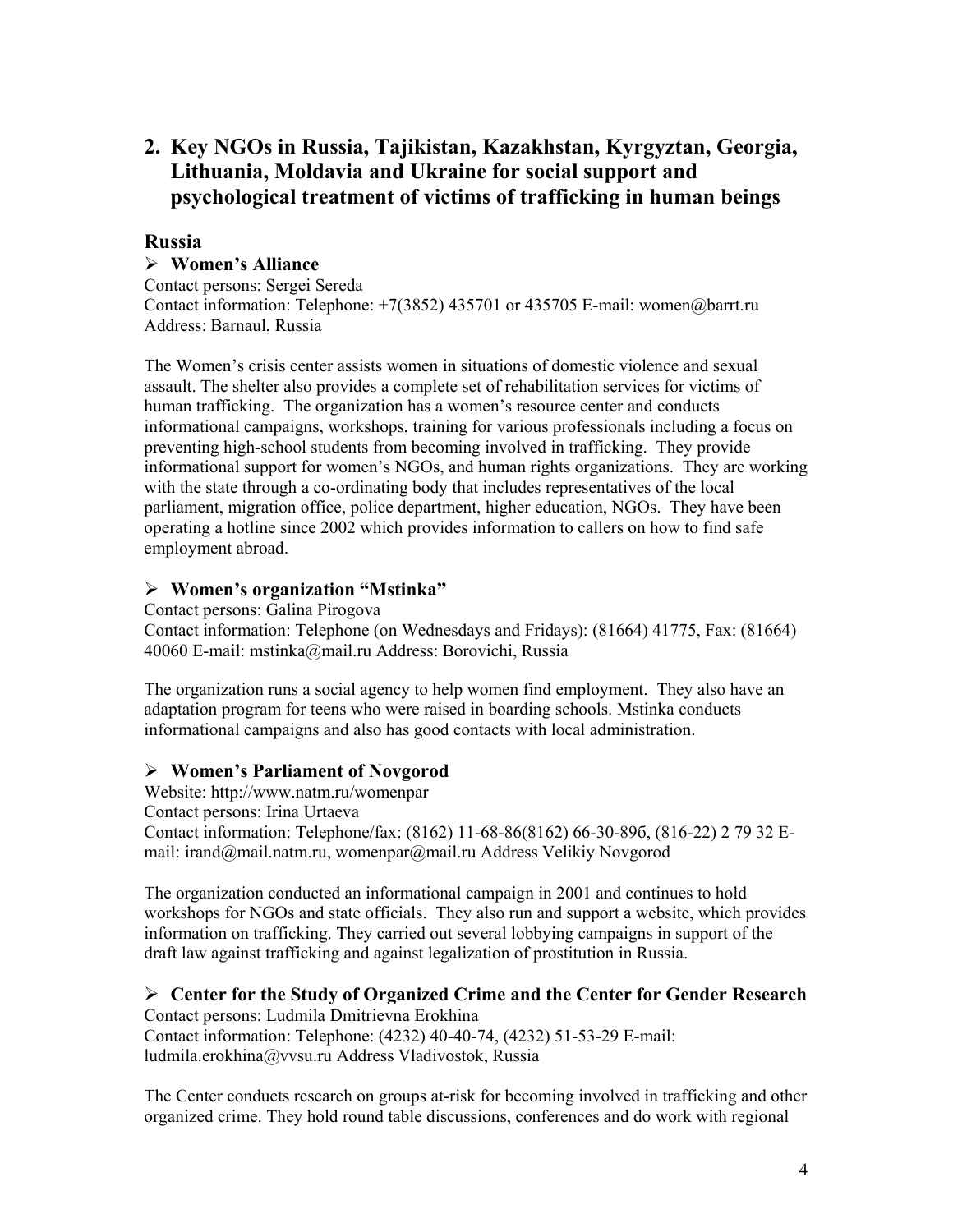and federal government. The center director took part in the development of the draft law against trafficking in Russia.

#### ¾ **"Angara" Baikal Regional Union of Women**

Contact persons: Svetlana Uralova, Albina Shirobokova Contact information: Telephone: +7 3952 39-78-35 fax: (3952) 39-79-02 E-mail: uralova@inbox.ru, womangara@irk.ru, Address Irkutsk, Russia

The organization conducts informational campaigns through the media and governmental offices. In addition, the NGO focuses its activity on prevention by means of a series of training sessions, seminars and roundtables for high school and college female students. They do research and statistical data collection and analysis. The organization also provides legal protection for victims of trafficking, and psychological rehabilitation. They also collaborate with state officials and network with other NGOs in Siberia. The organization runs a shelter for trafficking victims providing shelter, medical and psychological services. They have also opened a hotline for trafficking victims and those with questions about employment abroad.

#### ¾ **"Nadezhda" (Hope)**

Contact person: Svetlana Sysoyeva Contact information: Telephone: (6365) 560-74 or 553-56 E-mail: women@kamensk.donpac.ru Address: Kamensk

"Nadezhda" works to raise the issue of trafficking at meetings and conferences with other NGOs. They have been trained and are ready to conduct mass media informational campaigns and conduct seminars and training for different groups of society.

#### ¾ **Public Innovative Foundation of the Republic of Tatarstan "Safe House"**

Contact persons: Elena Chistyakova, Marina Galitskaya, Ksenia Tuzova Contact information: Telephone/fax: (8342) 925341, hotline: (8432) 929725, E-mail: ligatraf@mi.ru, liga@mi.ru, mgalitsk@mi.ru Address: Kazan, Russia

The organization's goals include rehabilitation and encouraging cooperation between women's organizations in realizing innovative projects related to culture, medicine, ecology, education, business, increasing the standard of living, self-employment for women, creating jobs for women, and cooperation development and support of entrepreneurs. The organization provides information, offers education, and helps finance small businesses. Regarding human trafficking, they have conducted informational campaigns, seminars and training sessions, gone to international conferences, and opened a shelter for female victims of trafficking, produced a documentary film "The Road to Slavery" and opened a hotline. In the shelter for trafficking victims, they provide psychological, legal, humanitarian, medical, employment and financial aid to victims of illegal actions abroad regarding employment, tourism and marriage. The organization also provides free consultations for those who want to go abroad for work.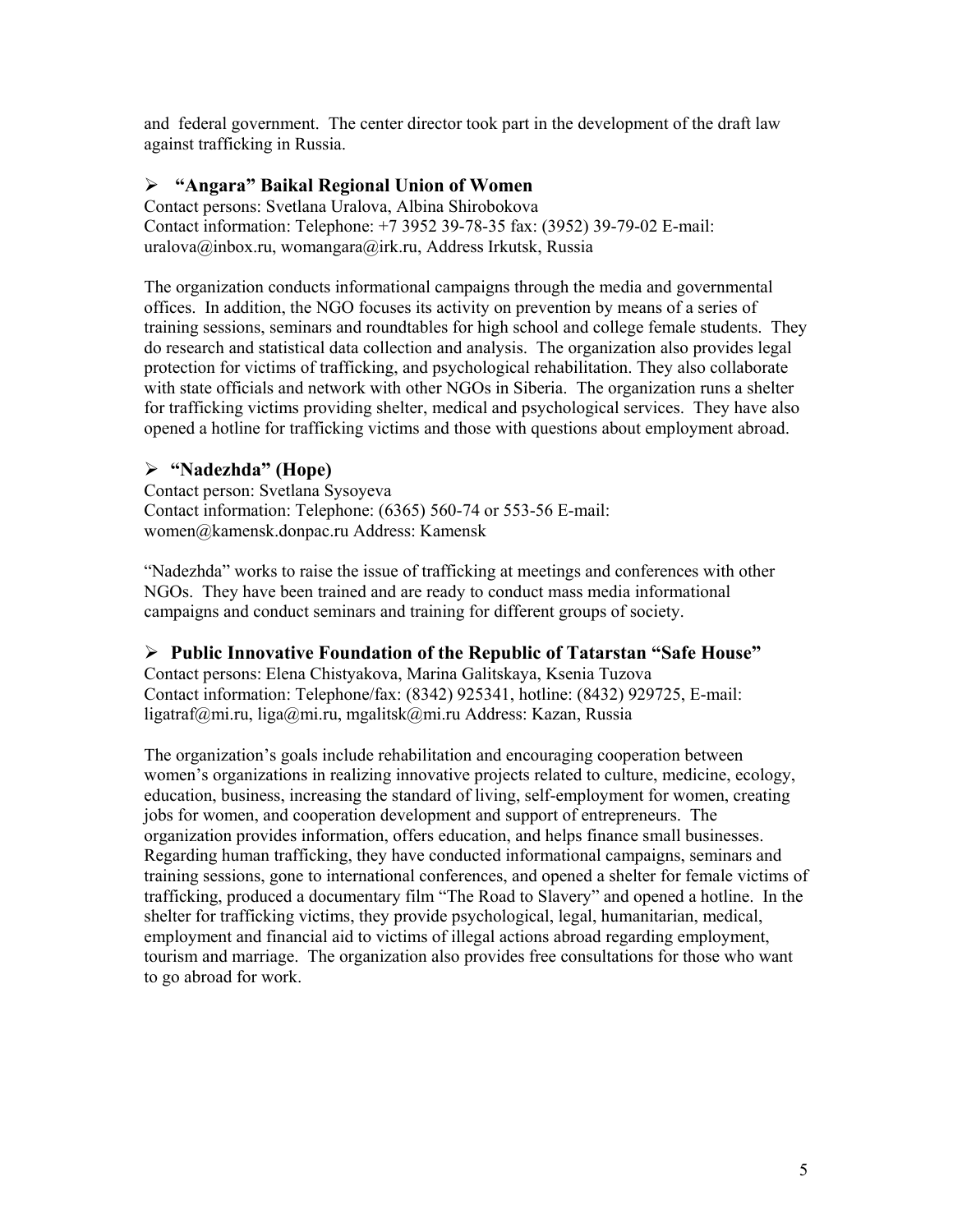### ¾ **"Project Kesher" Association of Jewish Women (multiple locations)**

Moscow, Contact person: Svetlana Yakimenko Contact information: Telephone: (095) 539-67-94 or (095) 537-55-87 E-mail:

svetakesher@inbox.ru

Tula, Contact persons: Marina Konstantinova Contact information: Telephone: (0872) 27-25-03 E-mail: marinakesher@mail.ru

Kostroma, Contact person: Nucia Goldstein Contact information: Telephone: (0942) 55-95-98 E-mail: nusiakesher@kmtn.ru

They raise the topic of trafficking at their community activities within orthodox Jewish community groups. They also conduct anti-trafficking workshops for girls and parents within Jewish community in many Russian cities and towns. Project Kesher conducts informational campaign, holds press-conferences and does research on the topic of human trafficking.

### ¾ **"Angel Coalition"/Moscow Trafficking Victims Assistance Center (TVAC)**

Website: www.angelcoalition.org Contact persons: Oleg Kouzbit, Marianna Solomatova Contact information: Telephone: (095) 7835865 fax: (095) 9154147 E-mail: okouzbit@angelcoalition.org, program@angelcoalition.org Address: Moscow, Russia Hot-lines: 8-800-200-2400 (for calls from Russia). 800-455-05555 (for calls from Holland, Belgium and Germany) +1 866 800 0270 (for the calls from the USA).

The TVAC is the coordination center for Angel Coalition partners for the safe house project, having shelters in St-Petersburg, Petrozavodsk, Murmansk, Kazan, Chelyabinsk, Nizhny Novgorod, Irkutsk, Yaroslavl. The organization also acts as a liaison to government institutions and law enforcement. TVAC provides training to government officials, law enforcement and foreign embassies personnel. Provides rescue and repatriation assistance to trafficking victims. Operates a Russian speaking toll free 24-hour hot-line

### ¾ **"Women and Children First" Social Adaptation Center for Orphans**

Contact persons: Jenny Chambers Contact information: Telephone: (095) 182 4654, 182-1274, 182-67-94 E-mail: jchambers@miramed.org Address: Moscow, Russia

The center runs social adaptation classes for orphans including education on life skills, health (HIV prevention), and trafficking prevention. The organization also has a program for young single mothers and

### ¾ **Women's Information Network**

Website: www.womenet.ru Contact persons: Tatyana Troynova Contact information: Telephone: (095) 291 2274 E-mail: womnet@online.ru Address: Moscow, Russia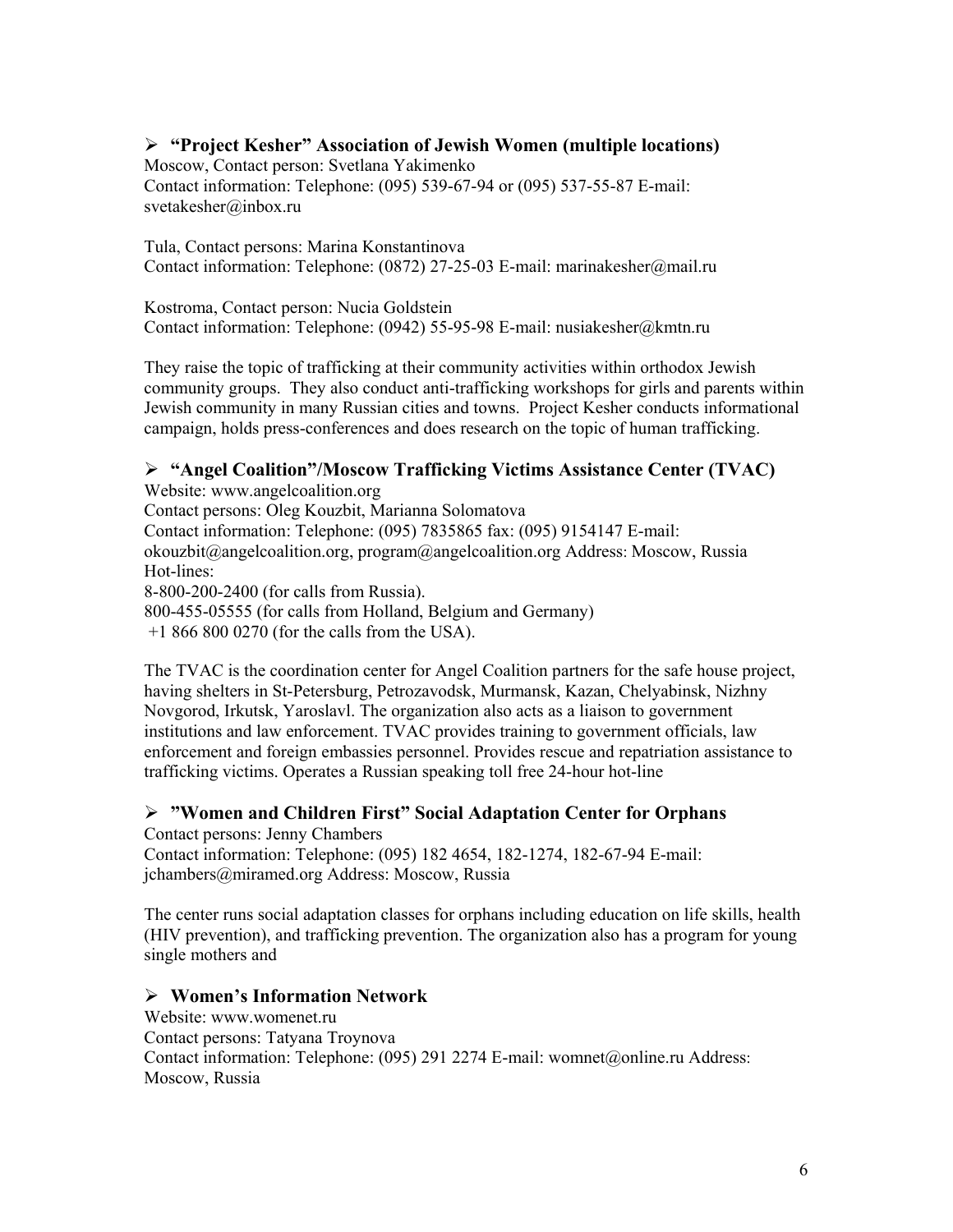The network provides an internet portal of resources for women and women's organizations. They also conduct research.

# ¾ **Crisis Center for Women "Priut" Congress of women of the Kola Peninsula**

Website: www.murman.ru/ist Contact persons: Lyubov Shtileva, Maria Shtileva Contact information: Telephone/fax: (8152) 22-68-75, E-mail: krc@unis.ru, Address: Murmansk, Russia

The Crisis Center for Women's mission is the eradication of violence and discrimination towards women in Murmansk and the Murmansk oblast. Other goals and tasks include raising the status and the self-worth of women; development of positive, non-violent models for behaviour in the family and in society; conducting educational and organizational work with residents of Murmansk and the Murmansk oblast to eliminate all forms of violence and sex-based discrimination and increasing knowledge about human rights. They run a hotline to consult people who are seeking foreign employment. They also provide psychological, legal and informational support to women temporarily residing in their shelter. The organization runs courses in business skills and computer literacy and have a grant program for women entrepreneurs opening their own businesses. All services are anonymous and free of charge.

### ¾ **The Russian Children's Fund**

Contact persons: Nadezhda Belik, Nina Dernova Contact information: Telephone: (8312) 33-14-80 Hotline: (8312) 33-15-79 E-mail: dernova@infonet.nnov.ru Address: Nizhnii Novgorod, Russia

The Children's Fund is one of the city's oldest and most respected NGOs and is the lead partner of a large consortium of Nizhny Novgorod educational, medical, governmental and non-governmental organizations known as "The Civic Laboratory" which works on all aspects of trafficking prevention, repatriation and prosecution as well as related issues affecting women, children and families. The organization's goal is to eradicate violence, cruelty and human trafficking, by raising family values, modelling healthy lifestyles to children and young adults and strengthening social partnerships within the family.

The organization has a program for working with families and children at risk for violence, cruelty and human trafficking. They run classes for instructors at educational institutions, students and working young adults, parents, at-risk families and victims of human trafficking. They also provide medical and psychological assistance for the residents of the city about good parenting, prevention of a-social behaviour and problem marriages, as these are often key factors that lead people into prostitution and human trafficking. The organization has developed and encouraged teachers and students to follow recommendations for the prevention of trafficking. The program's methodology is based on preventative activities to eliminate trafficking and to this end, they have conducted informational campaigns and scientific conferences on the prevention of a-social behaviour, violence, cruelty and trafficking.

#### ¾ **"Connect" Educational Center**

Contact persons: Marina Tyasto, Ludmila Komkova Contact information: Telephone: (3832) 10-10-52 fax: (3832) 10-10-98 E-mail: tyasto@sapa.nsk.ru, marina@tyasto.nsk.ru Address: Novosibirsk, Russia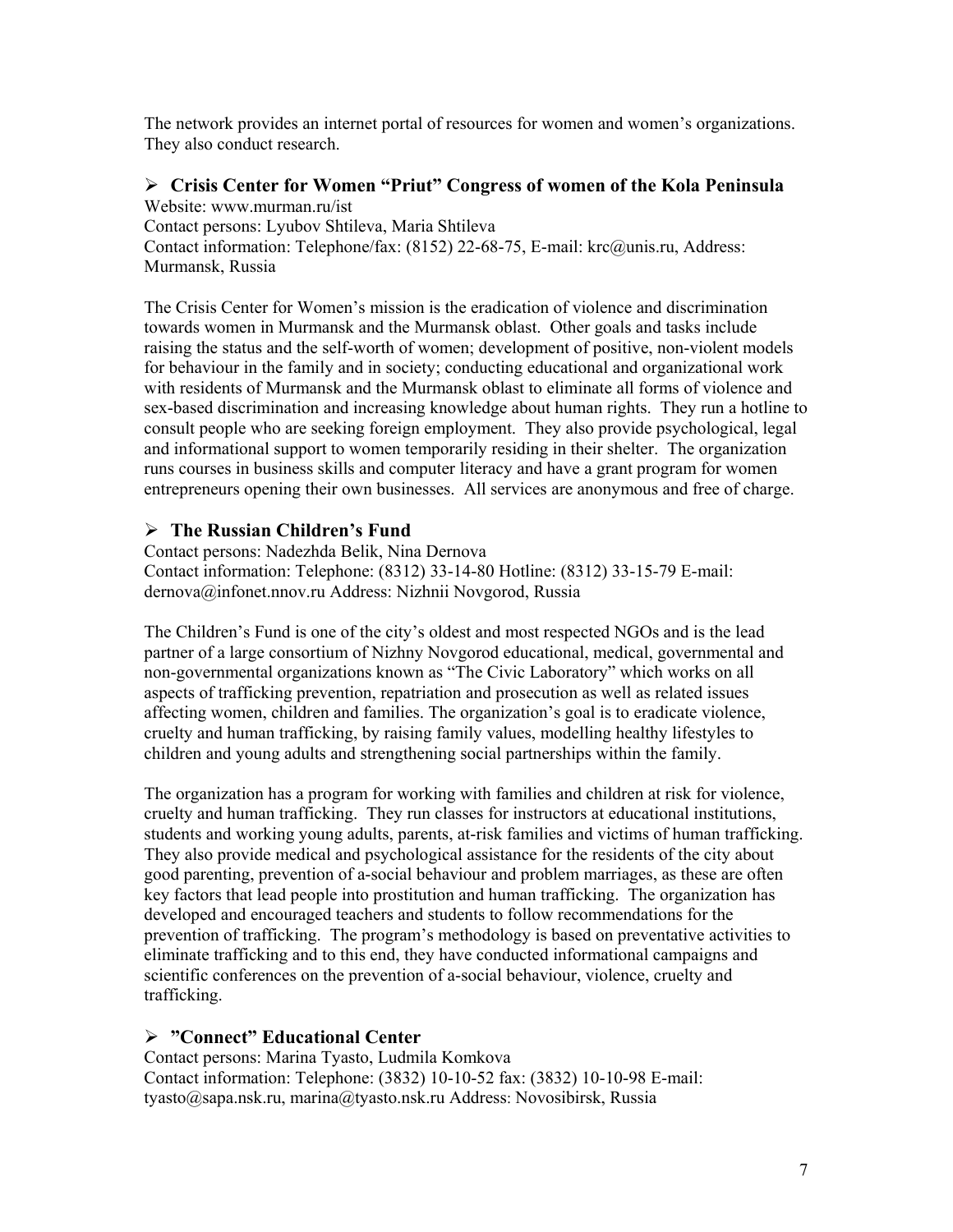The organization offers professional training for women including social and communication skills and self-esteem building. They also provide social assistance to women including organizational, legal and psychological support and conduct research.

#### ¾ **Novosibirsk regional NGO "Liga Izberatelnits" ("League of Voters")**

Contact persons: Nina Grebenshchikova, Larissa Rakityanskaya Contact information: Telephone/fax: (3832) 23-35-73 E-mail: nina1955@inbox.ru Address: Novosibirsk, Russia

The organization works to raise the issue of trafficking at meetings and conferences with other NGOs. They are ready to conduct mass media informational campaigns and conduct seminars and training for different groups of society.

#### ¾ **"Strategy" Legal Consultative Center and Women of Prikamia movement**  Contact person: Elena Logish

Contact information: Telephone: (3422) 12-93-97, (3422) 12-35-16, (3422) 12-64-47 E-mail: strategia@atelperm.ru, Address: Perm, Russia

"Strategy" consultation center runs public education programs gives legal consultations on employment abroad, government education programs and participates in government lobbying.

### ¾ **Karelian Centre for Gender Studies (KCGS)**

Contact persons: Larissa Boitchenko, Galina Yucshkova, Lida Kazakova, Kirill Boitchenko Contact information: Telephone +8(8142) 576224, fax +8(8142) 576224, E-mail: genderkcgs@onego.ru, larakira@onego.ru, Address: Petrozavodsk, Karelia, Russia

The Karelian Center for Gender Studies (KCGS) is a non-governmental organization that focuses on women's rights as an integral part of human rights. The Center's activities include: gender studies; collecting data on the situation of women and women's organizations in the republic; studying the needs of women to provide them with informational, educational, psychological and other kinds of assistance; organizing information exchanges between women's organizations and integrating their actions; developing and implementing gender programs, courses, psychological training and workshops for women; fostering the development of an informational infrastructure for the women's movement, including publishing newsletters, brochures and ensuring free access to information with respect to Russian Federal legislation; monitoring observance of human rights, including reproductive rights; establishing international cooperation by supporting and organizing training trips abroad; advising on programs for regional and municipal development, working with the governmental administrative bodies to implement an anti-discrimination policy; participating in the "Angel Coalition" which focuses on projects devoted to anti-trafficking including the sex trade and prostitution. The organization has participated in the "Safe House" project since February 2003 aimed at rehabilitating victims of trafficking; cooperation with Moscow and St. Petersburg. It has also worked on the problems of budget transparency and bribery; participated in writing and working on the program "Women of Karelia" 2001-2005; education of university staff, administrators and students through a gender education project which aims to improve the level of gender knowledge at Petrozavodsk State University; coordination of the regional program against social violence in the Republic of Karelia.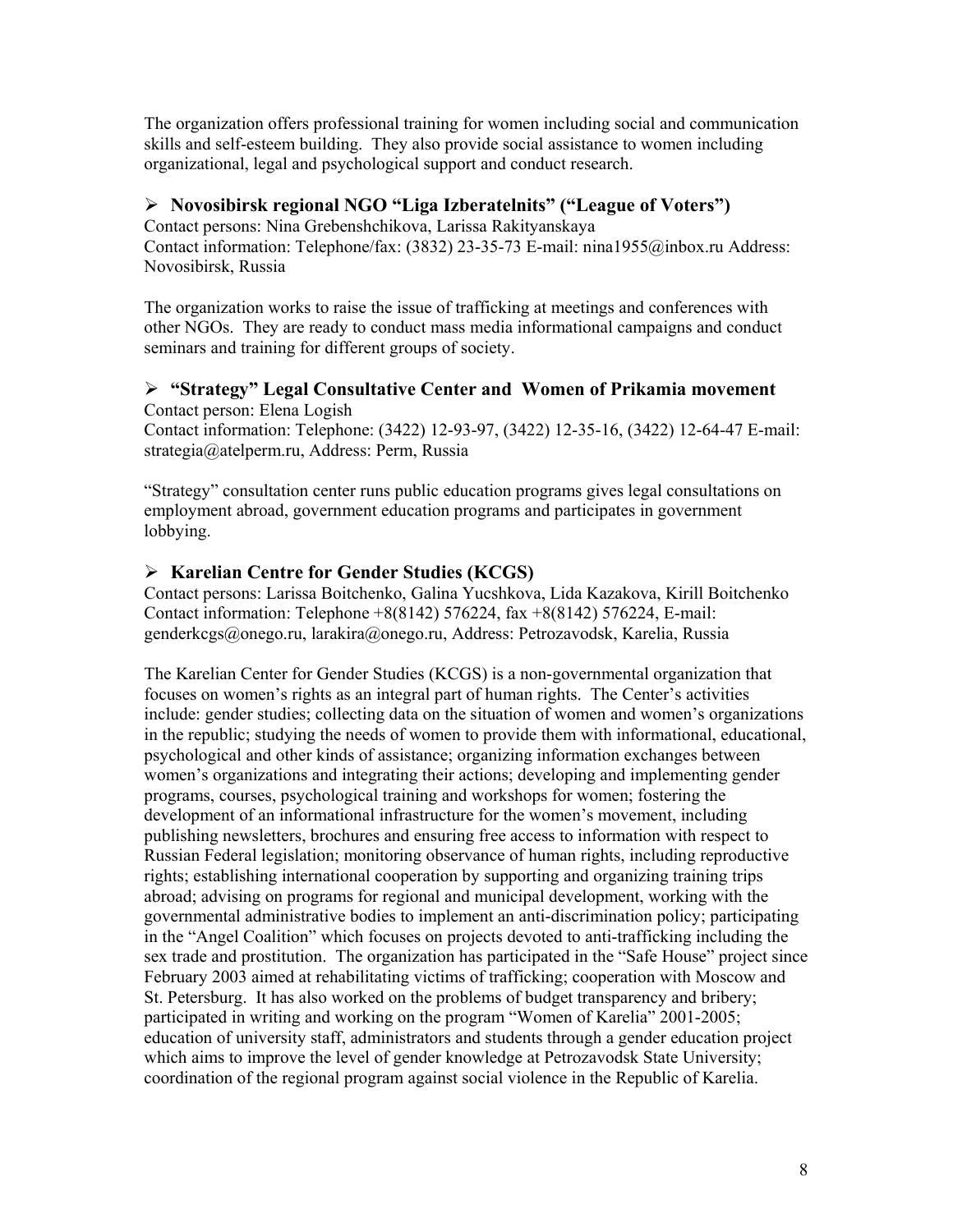#### ¾ **St. Petersburg Psychological Crisis Center For Women**

Contact person: Natalia Khodyreva, Yulya Peskova

Contact information: Telephone/fax: +7 (812) 272-86-57 Hotline: (812) 327-30-00 E-mail: Natasha@women.spb.ru, crisis@rol.ru, klokotka@yandex.ru Address: St. Petersburg, Russia

The Crisis Center runs a hotline and shelter which provide psychological, social, legal and medical assistance to victims of trafficking. They also run informational campaigns and training sessions as well as conduct research.

#### ¾ **"Doroga Sveta" (Road of Light) and Juvenile Rehabilitation Center "Malookhtinsky dom trudolyubia" (House of Diligence)**

Contact persons: Galina Volkova, Anna Tatur Contact information: Telephone/fax +7 (812) 528-48-22, E-mail: volkova@mail.wplus.net, gusrc@mail.wplus.net, Address: St. Petersburg, Russia

The organization works in St. Petersburg, the Leningrad Oblast and the Northwest Region. It cooperates closely with the St. Petersburg State Institution, the Social Rehabilitation Center for Young People "Malookhtinskii Dom Trudolyubiya"—"House of Diligence." The organization's participates in charitable activity aimed at social support, rehabilitation and adaptation to society of citizens, especially girls, young women, orphans and single mothers; and strengthening the role and prestige of the family in society, protecting mothers, children and fathers.

The organization provides social and other aid to orphaned children as well as graduates of various orphan institutions, helping them with social rehabilitation and adaptation. They give help to girls and boys who have been victims of sexual violence, abuse in the family, the sex business and trafficking and do preventative work to protect others from becoming victims. The organization has also done preventative work to stop prostitution of children and adolescents and has organized a confidential telephone line for provision of emergency social and psychological help for people in crisis situations. They provide comprehensive aid to single mothers and orphans. The organization has also worked to raise the level of public awareness about preventing venereal diseases including HIV, unwanted pregnancy, the sex business and human trafficking. Members of our organization have planned and implemented many programs and have participated in a number of international conferences and seminars.

For the past 3 years, the organization has run a shelter for girls and young women who are victims of various kinds of violence. The victims are given a place to live, in our communal flat, the first of its kind in Russia. This program has given us unique experience in rehabilitation and preparing graduates of the social rehabilitation centers for independent life. In addition, the organization has worked with the state Social Rehabilitation Center for Young People to provided a shelter for adolescent victims of trafficking. Shelter employees have helped rehabilitate young orphan girls from several areas of Russia.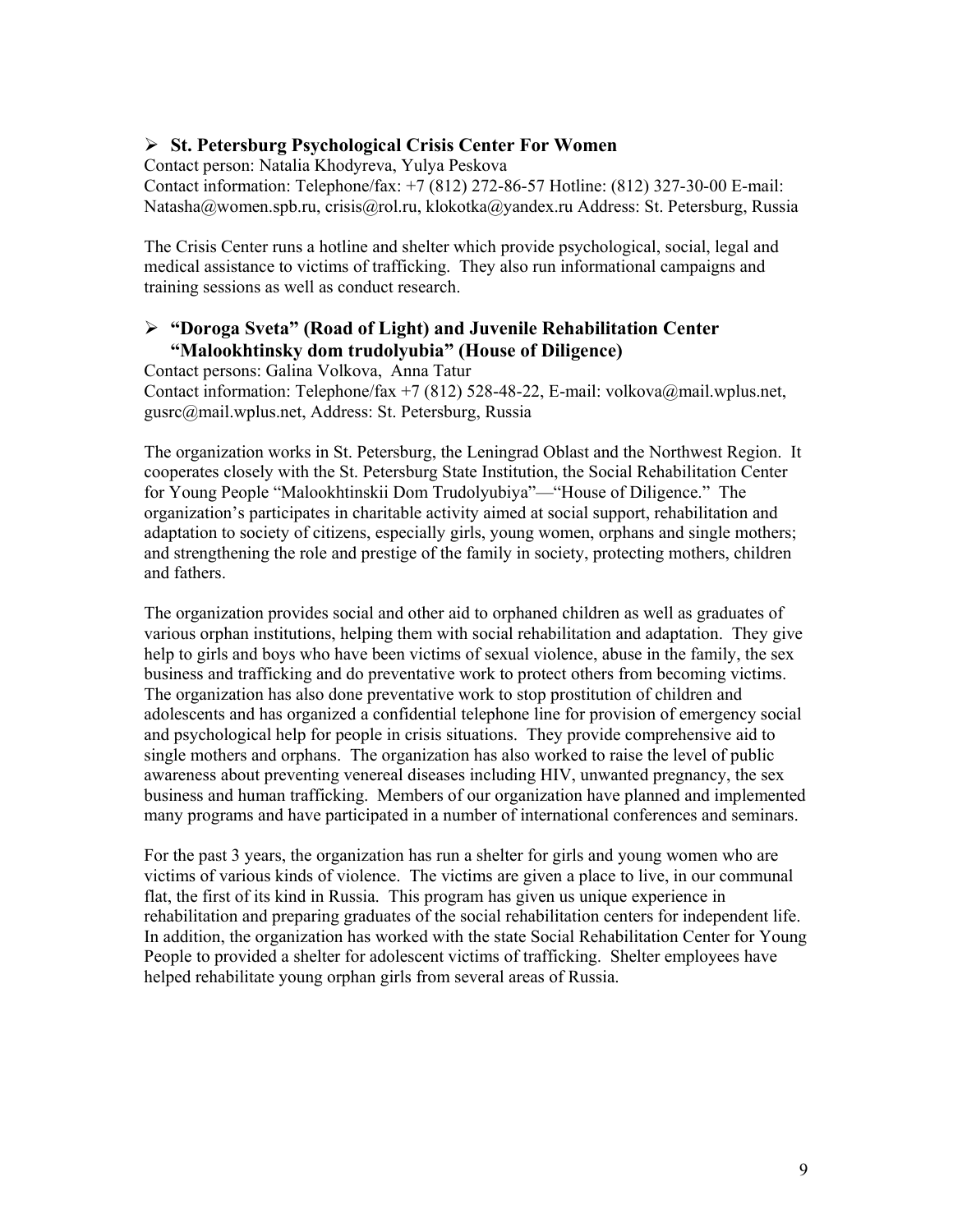### ¾ **"Miloserdie" Crisis Center for Women**

Contact persons: Natalia Petrenko, Nina Panina Contact information: Telephone: (0872) 36-84-88, 49-09-29 E-mail: women@tsu.tula.ru Address: Tula, Russia

The "Miloserdia Center" provides individual consultations for people about the risks of being trafficked. The local administration usually listens to them allowing them to speak about trafficking at the newly created Commission on Human Rights at the local government level. The organization has a shelter, but have not had any victims apply to them for help. They also regularly conduct round tables on women's issues in collaboration with other women's NGOs.

### ¾ **Women's Commonwealth Organization "Safe House" Chelyabinsk**

Website: http://www.womencw.nm.ru Contact person: Larisa Vasilievna Contact information: Telephone: (351) 235-33-35, hotline: (8912) 891-68-52 E-mail: plaste@chel.surnet.ru

The Safe House in Chelyabinsk works on educating and informing the public and protecting human rights through educational campaigns and publications. In their shelter, they help rehabilitate and encourage social adaptation for victims of human trafficking who have experienced physical, emotional and psychological abuse. Their most important activity is guaranteed psychological, medical and legal help and helping with social adaptation for both victims and their families. They also provide protection for victims, cooperating with the courts to create safety guarantees. The organization helps victims find jobs and gain professional qualifications. They have conducted informational and educational campaigns through seminars for school children, those raised in children's houses, boarding schools, students in higher educational institutions, and government and non-government organizations. They also work with local government officials and law enforcement on training projects. The shelter also does sociological research including surveys and questionnaires and works with mass media. They also operate a hotline.

### ¾ **Foundation "Women's World"**

Contact persons: Nina Nikandrova, Natalya Ovsyannikova Contact information: Telephone: (8352) 42-04-59 fax: (8352) 62-72-72 E-mail: ovsnnkv@rus21.ru, ovsnnk@mail.ru, Address Cheboksari, Chuvash Republic

The "Women's World" foundation provides consultation, conducts educational training in schools, provides legal protection and does legal monitoring. The organization also works with the government.

### ¾ **The Assistance Center for Families and Children**

Contact persons: Valentina Shelkova, Elena Zalubovskaya Contact information: Telephone/fax: (0852) 55-66-91, Hotline: 89109731346 E-mail: valya@doverie.yaroslavl.ru Address: Yaroslavl, Russia

The center aims to implement projects to raise the well-being of families, women and children. Their mission is help in the realization of the right to safety and to help families, women and children in crisis situations. Their tasks include education on questions of safety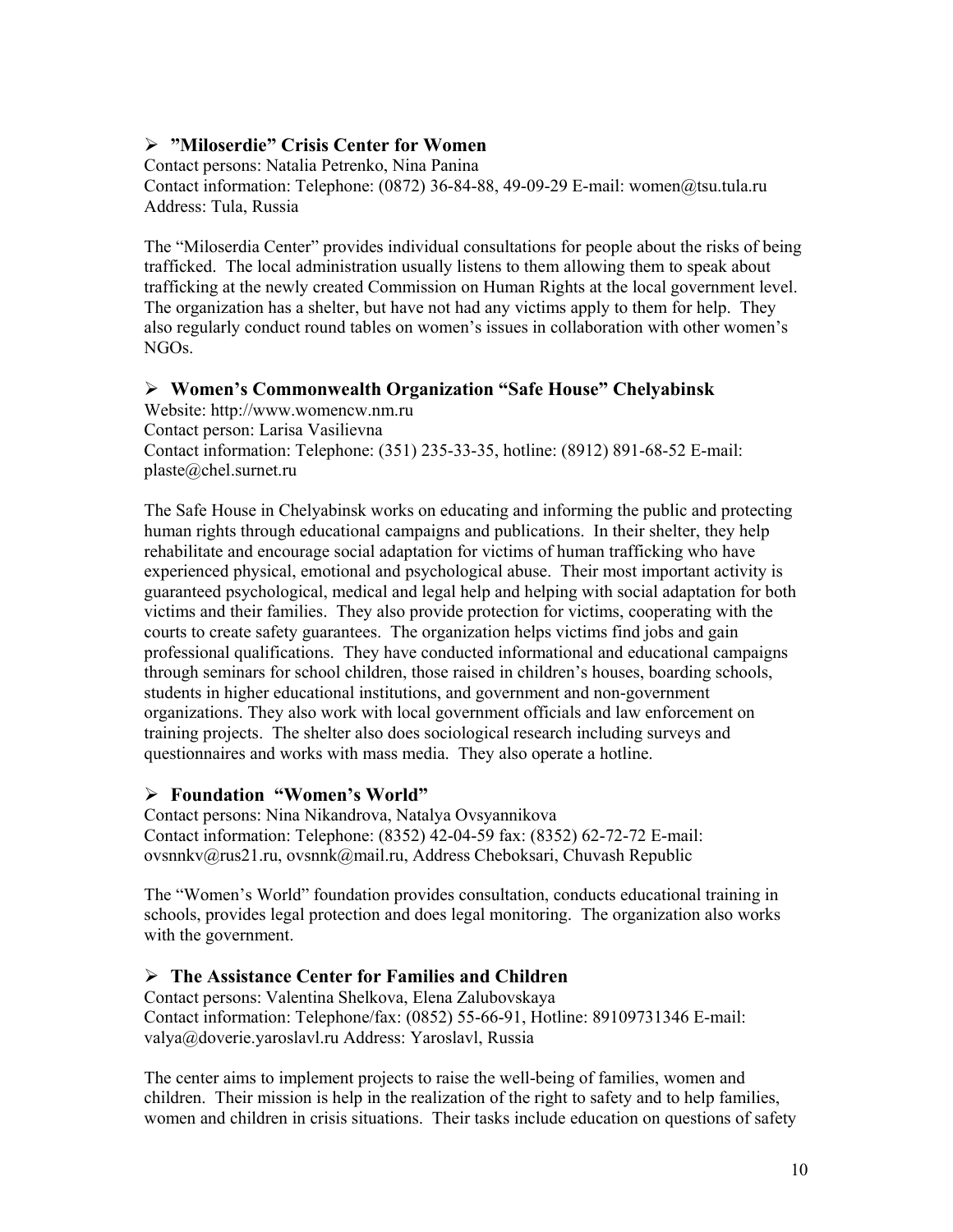and human rights; development of educational programs; providing help in crisis situations; cooperation with partners and colleagues; organizing and conducting conferences. The center has conducted informational campaigns on the prevention of trafficking including a program for high school girls who come to their office for training (40 girls per week) and informational work with families. The shelter provides social-psychological and legal help to victims of trafficking.

### **Tajikistan**

#### ¾ **NGO "Modar" ("Mother")**

Contact persons: Mukarram Burkhanova, Gulchekhra Mirzoeva Contact information: Telephone: (372) 21-57-75 or (372) 27-01-78 E-mail: gulchehram@mail.ru, mukarram\_b@mail.ru Address Dushanbe, Tajikistan

Modar is the leading NGO working against trafficking in Tajikistan. Modar's main office is in Dushanbe, with branch offices in three cities of the country. As its primary objective, Modar seeks to change public opinion regarding trafficking and to change the way that government and police view trafficking survivors – as victims of crimes instead of criminals – and to change the way survivors are treated by Tajik police. A secondary focus of Modar's work involves educating potential labor migrants about their rights and the threat of trafficking. They have conducted research, training workshops and seminars for law enforcement and border guards. Modar also organized and facilitated a legislative lobbying campaign which led to passage of a comprehensive law to combat trafficking in July 2004.

### **Kyrgyzstan**

#### ¾ **Golden Goal" Public Youth Association**

Website: www.goldengo.org. Contact person: Alisher Mamazhanov, Director Contact information: Telephone: (03222) 28832, 21521, 2314 E-mail: gg\_osh@mail.kg. Address: Osh, Kyrgyzstan

Golden Goal's mission is to assist youth in addressing their social and legal issues through education and training, roundtables, awareness-raising campaigns and the provision of legal support to young people in the Osh region. The organization's programs include and antitrafficking programs, election and youth rights programs and migration-centered campaigns for those leaving for Russia, Uzbekistan and Kazakhstan. Golden Goal's main countertrafficking activities include information campaigns, counseling on legal migration issues, the provision of legal support for trafficking survivors, and reintegration assistance for trafficking victims (stipends, covering costs of vocational training, medical assistance). It has been working in the field of counter-trafficking since 2002, when it launched an OSCE-funded information project and created a film on recruiting and trafficking schemes. It has been cooperating with IOM since 2003 providing preventive training for youth. Since 2004, the NGO has been carrying out a trafficking victim reintegration project that includes the provision of medical and legal help to victims and a three-month vocational training program.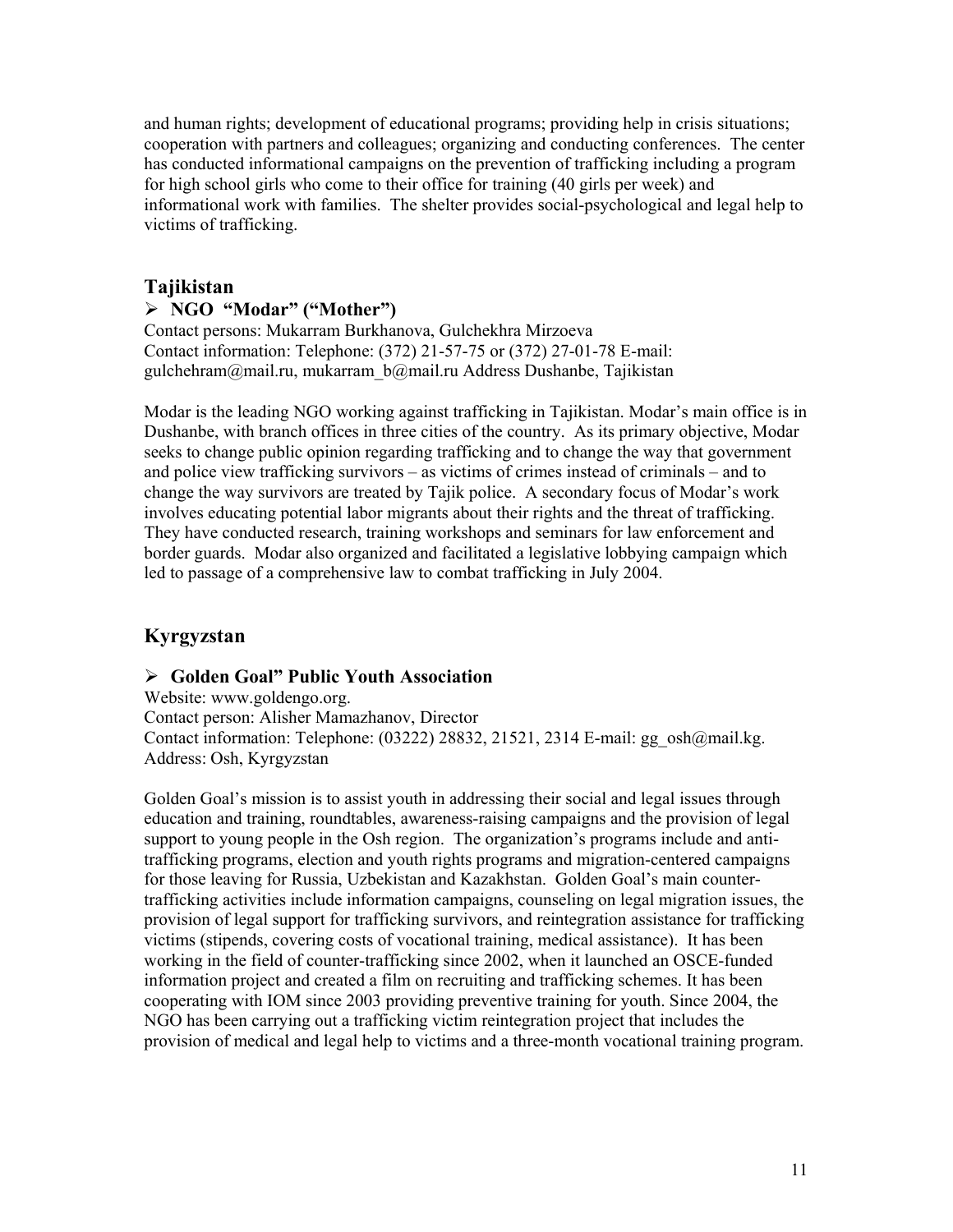### ¾ **Ulybka ("Smile") Public Fund**

Contact person: Elmira Umarova, Director Contact information: Telephone: +996 (0502) 65-22-73. E-mail: umarova\_osh@rambler.ru, ulibka\_osh@yahoo.com Address: Osh, Kyrgyzstan

The "Ulybka" Public Fund targets children and teenagers in the south of Kyrgyzstan. Its mission is to address the social and legal problems of children in crisis through the implementation of social programs in the region in order to prevent exploitation and trafficking. Activities have included outdoor business courses, educational seminars for children, training sessions for specialists working with minors, anti-trafficking actions, drug addiction and HIV/AIDS prevention, shelters for homeless minors, work with low-income families, and humanitarian aid. The "Ulybka" Fund is currently engaged in an anti-trafficking information and educational program for Osh schoolchildren to raise awareness among youngsters in the south of Kyrgyzstan of the risks and threats of illegal work abroad.

### ¾ **Women's Assistance Center**

Contact person: Rosa Aitmatova Contact information: Telephone: (996 312) 54-83-90; 54-83-91 fax: (996 312) 54-83-92 Email: roza@user.kyrnet.kg Address: Bishkek, Kyrgyzstan

The Women's Assistance Center was the initiative of a group of female teachers from institutes and organizations which deal with women's issues and works to encourage women to be active contributors to the stabilization of the economy and democracy. The center has been actively working against trafficking since 2000 and is one of the first organizations to raise the issue on the government level. The activities of the Women's Assistance Center include informational and educational campaigns. Since 2001, the organization has been operating Kyrgyzstan's first hotline 'StopTraffic!' which provides advice to those seeking employment abroad and assistance to trafficking victims. The NGO also conducts seminars to raise social awareness, especially amongst youth and law enforcement.

### **Georgia**

#### ¾ **People's Harmonious Development Society**

Website: www.phds.ge Contact person: Tsovinar (Nana) Nazarova Contact information: Telephone (99532) 983567 E-mail: Address Tbilisi, Georgia

The organization's mission: to assist in addressing women's problems and encouraging civil and business involvement of women. Trafficking prevention is one of the focal points.

### **Kazakhstan**

#### ¾ **The Center for Women's Support of Aktobe**

Contact persons: Aigul Dyssenova Contact information: Telephone: 7 (3132) 51-47-44 fax: 7 (3132) 51-44-44 E-mail: telecom service@mail.kz Address: Aktobe, Kazakhstan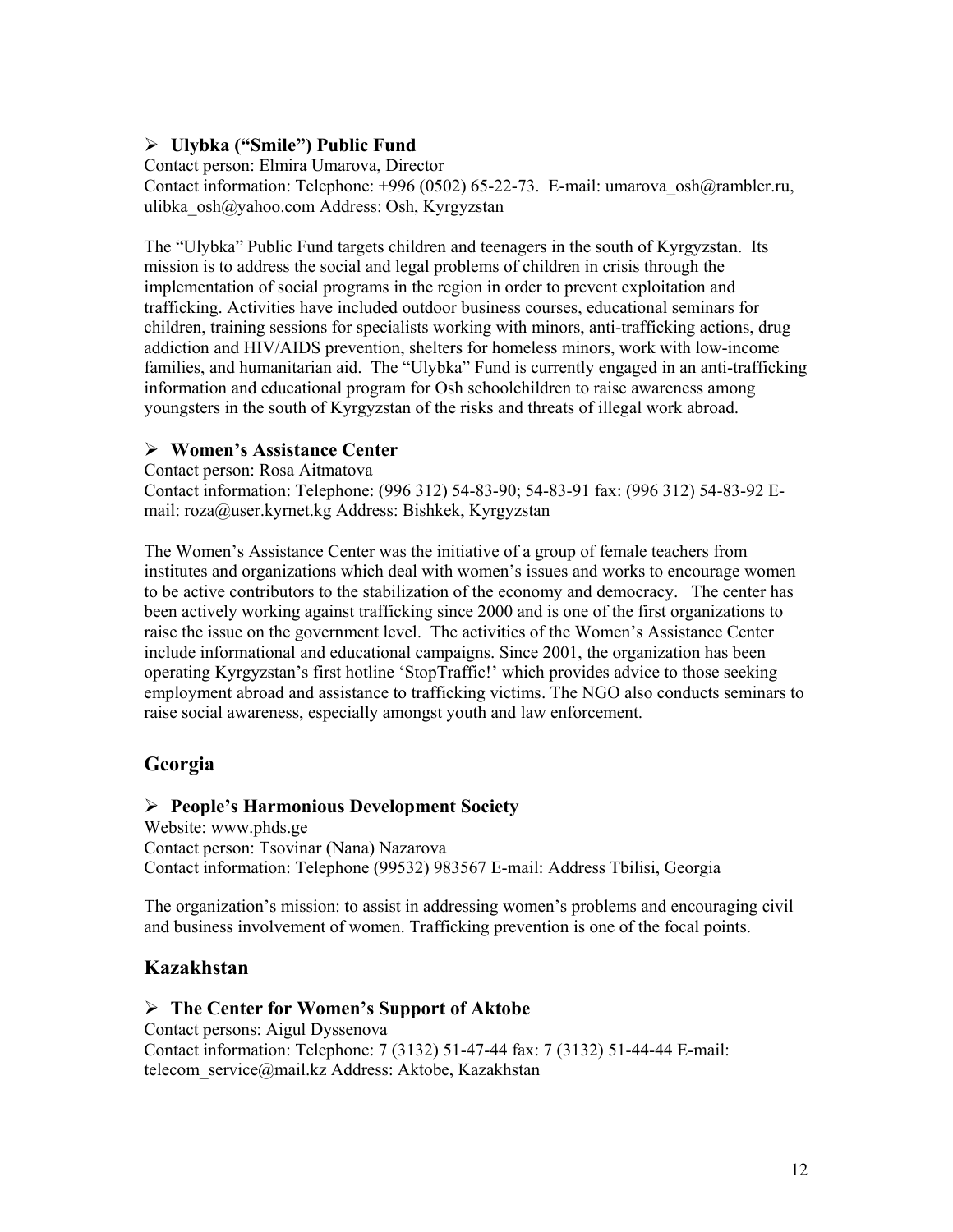The organization's mission: legal, psychological and social support, changing the attitude of society towards the conditions of women, and propaganda against violence. Their specific goals: are interceding to guaranteeing equal rights for all women based on ideas of human rights, social adaptation and psychological help for victims of domestic violence, establishing conditions and mechanisms for guaranteeing women's participation in politics at all levels of decision-making. They have conducted informational campaigns on the risks of human trafficking and have worked closely with the media. They also have a telephone hotline, which provides professional consultation on questions connected with employment abroad and provides information on assistance provided to trafficking victims (repatriation and rehabilitation). The organization holds seminar/training sessions on human trafficking for law enforcement officials, consultations on questions about going abroad, and preventative raids on transport together with the local Ministry of Internal Affairs on Transportation. They have also done preventative work with students through theatrical presentations.

#### ¾ **The Union of Crisis Centers in Kazakhstan**

Contact information: Telephone/Fax: 8(3272)28-96-12, 47 18 24 E-mail: soyuz@alnet.kz, isamat@mail.kz Address: Almaty, Kazakhstan

The union, established in 2001, consists of more than 20 organizations throughout Kazakhstan that are committed to protecting women and children from violence and to building a culture based on values of non-violence. Their goals are to change social attitudes towards the problem of violence through education and informational campaigns and through government structures by working to establish a mechanism for protecting people against violence and to protect the rights of victims of violence. To this end, they lobby the government for legal changes, monitor women's rights with respect to violence and conduct research on violence. The union has also worked to widen their network of organizations, and develop connections with partner NGOs, government structures and donors. The member organizations provide consulting services and other information. Within the organization, there are 10 shelters for victims of violence and human trafficking.

### ¾ **Astana Women's Association for Development and Adaptation "Zharia,"**

Contact person: Gulzi Nabieva Contact information: Telephone/fax: 8 (317 2) 35 48 31, 8 (317 2) 29 83 05 E-mail: zharia@dan.kz, zharia@kepter.kz Address: Astana, Kazakhstan

The organization "Zharia" is focused on protection of women's and human rights through education and informational activities. The organization concentrates on free speech, the right to personal safety and the elimination of discrimination. "Zharia" helps people who have had their human rights violated with legal consultations and in court. The organization has conducted conferences, round tables, informational campaigns, seminars, training sessions and media campaigns on the subject of human rights and human trafficking. The organization also monitors the human rights and women's rights situation in Kazakhstan. The organization has worked on the problem of human trafficking since 2000. They have worked on developing laws with deputies of both houses of parliament. "Zharia" works with victims of human trafficking, providing psychological, medical and legal assistance for rehabilitation and reintegration into society. Since 2000, the organization has also run a hotline. They have partnered with several ministries and presidential commissions in fighting human trafficking.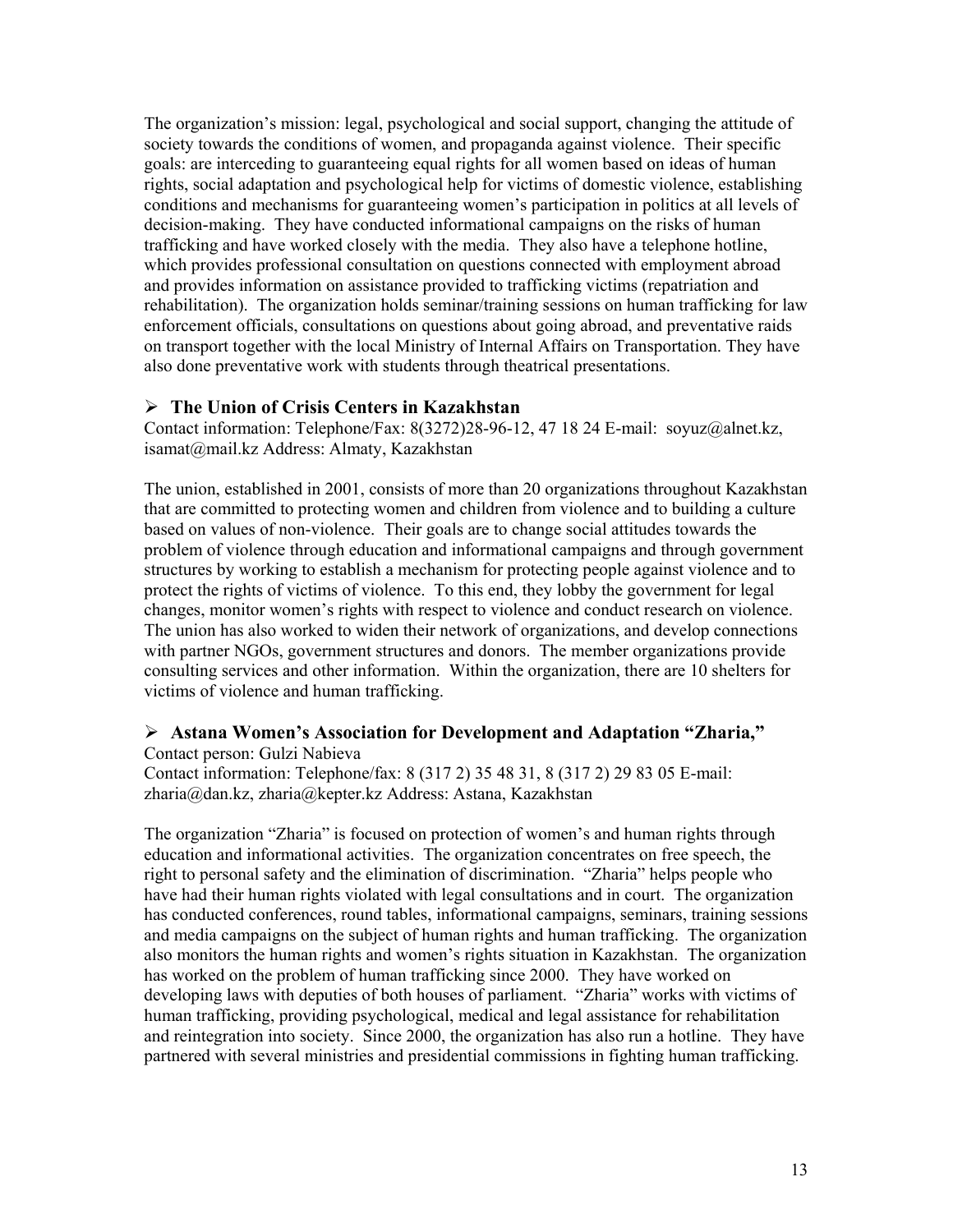#### ¾ **The Center for Media Legal Assistance**

Contact person: Elena Petrenko, Director Contact information: Telephone/fax: (3212) 41-11-47, 41-30-66 E-mail: medialaw@nursat.kz, arkadia@medialaw.kz Address: Karaganda, Kazakhstan

Since January 2004, the Center for Media Legal Assistance in central Kazakhstan has been providing many different types of assistance: psychological, legal, education, information, medical, and material. They have created a hotline providing free, anonymous consultation by lawyers and psychologists for citizens about trafficking-related issues such as employment abroad and marriage to foreigners. They have also conducted educational seminars for journalists, and local Ministry of Interior officials and informational campaigns in mass media throughout the region. The center does research with young adults at several schools and universities in the region on their familiarity with the problem of human trafficking and publishes informational material in publications directed at young adults. The organization is preparing to build a coordination board for questions on the fight against illegal immigration, emigration and human trafficking in the Karagandinskii region.

### ¾ **Kostanaiskii Branch of the Kazakhstan Association for Sexual and Reproductive Health**

Contact person: Nina Shaburova Contact information: Telephone/fax: +7 3142 532 235 E-mail: Kost\_kmpa@mail.kz, ninash@ok.kz Address: Kostanai, Kazakhstan

The mission of the organization is the protection of reproductive rights for women, men and children through free and informed choice about their own sexual and reproductive health. They work to change the attitude of society towards violence against women through informational campaigns and provision of legal help to battered women. They also work to increase knowledge of sexual and reproductive health rights. They have conducted national informational campaigns on preventing human trafficking directed towards women and minors and have developed and conducted an educational program for students and for Internal Ministry and law enforcement employees, inspectors and prosecutors. They have done surveys and questionnaires on human trafficking. The organization runs a hotline for consultations on legal migration, helps trafficking victims and conducts a program to help Muslim refugees return from Poland to their historic homeland.

### **Lithuania**

#### ¾ **Missing Persons Family Support Center**

Contact person: Ona Gustiene Contact information: Telephone/fax: +370 5 277 31 34 E-mail: hra@komo.lt Address: Vilnius, Lithuania

The organization runs a shelter that provides social and material support, legal and medical consultation for victims of trafficking. They also do work with the government, give lectures in schools and other educational institutions and distribute publications.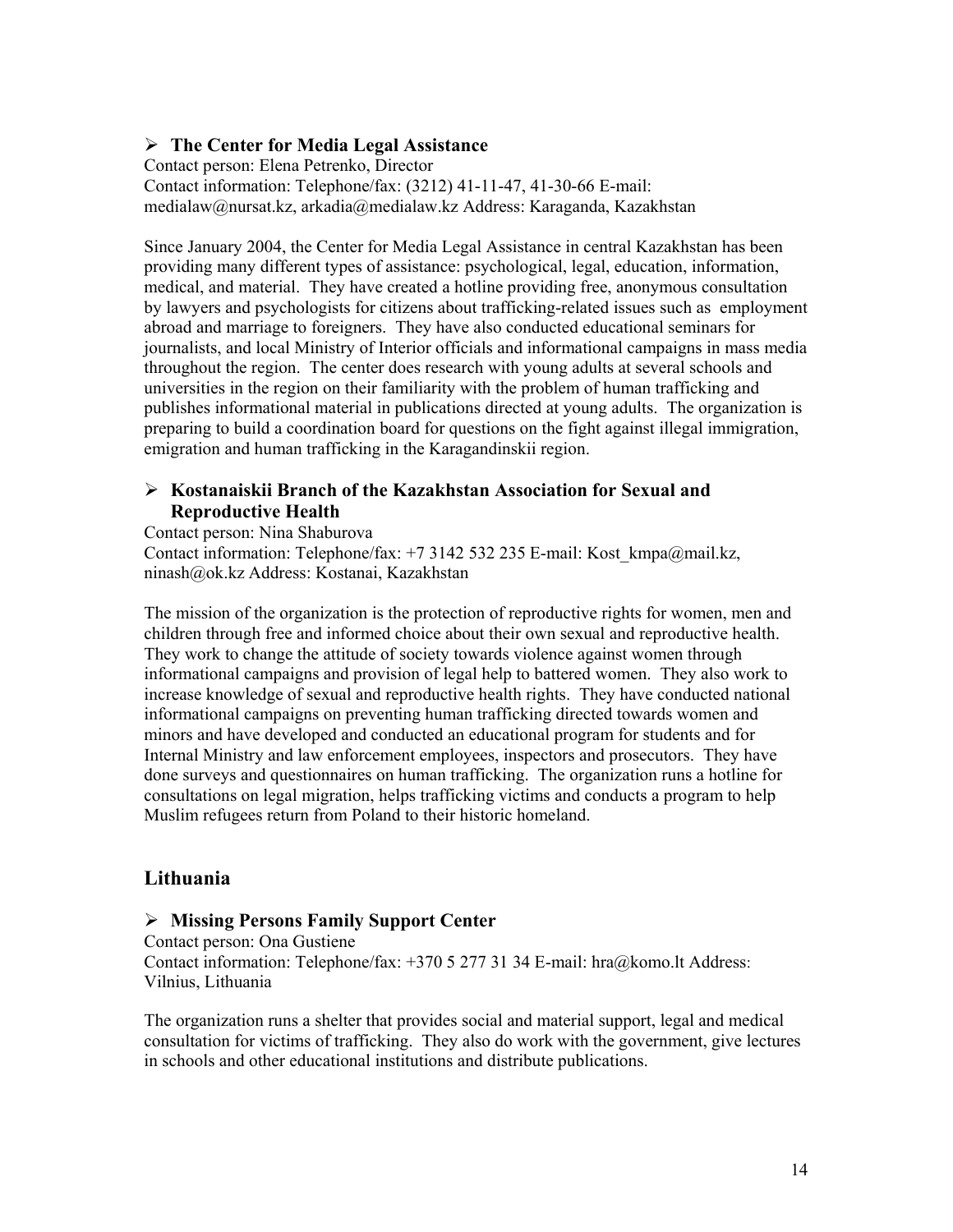### **Ukraine**

### ¾ **Women's Informational Coordination Center**

Contact person: Olena Morgun Contact information: Telephone (056) 370 25-35 or (056) 370 25-50 E-mail: olena\_morgun@freemail.dnepr.net Address: Dnepropetrovsk, Ukraine

The organization's goal is the protection of women's rights when they are in crisis situations. They also work to develop women's participation in the economic sphere including development assistance for women entrepreneurs. The Women's Informational Coordination Center works on counteracting human trafficking and domestic violence. They also work to encourage development of civil society organizations.

### ¾ **Donetsk Regional League of Business and Professional Women**

Website: www.bpw.donetsk.ua Contact person: Ludmila Gorovaya Contact information: Telephone/fax: 8(062) 334-20-43 or 8(062) 334-34-43 E-mail: postmaster@liga.donetsk.ua, postmaster@pisliga.donbass.com Address: Donetsk, Ukraine

The Donetsk Regional League of Business and Professional Women's mission is the protection of women's social, economic and political interests. They run a crisis center "Woman for woman" which provides support to women in crisis situations, victims of violence and trafficking. They also give consultations on a hotline for information, sociopsychological help, legal help and job search assistance. The organization provides support to development of women's business initiatives and conduct trainings and seminars.

### ¾ **Women's Club "Revival of the Nation"**

Contact person: Marina Pasechnik Contact information: Telephone: (0352) 52-57-05, 52-63-98 E-mail: pasechnik@ukr.net Address: Ternopol, Ukraine

Programs for prevention of violence and trafficking in women. Shelter.

# **Moldavia**

### ¾ **Center for prevention of trafficking in women**

Website: www.antitraffic.md Contact persons: Viktor Lutenko, Diana Gutium Contact information: Telephone/fax: in Chisnau +373 (22)54-65-44, 54-65-69, In Beltsy +(3732)3123164 cptf@mtc-bl.md

The Center provides legal support for trafficking survivors and their relatives and assists in repatriations of Moldovan nationals. Prevention is done through seminars and training activity.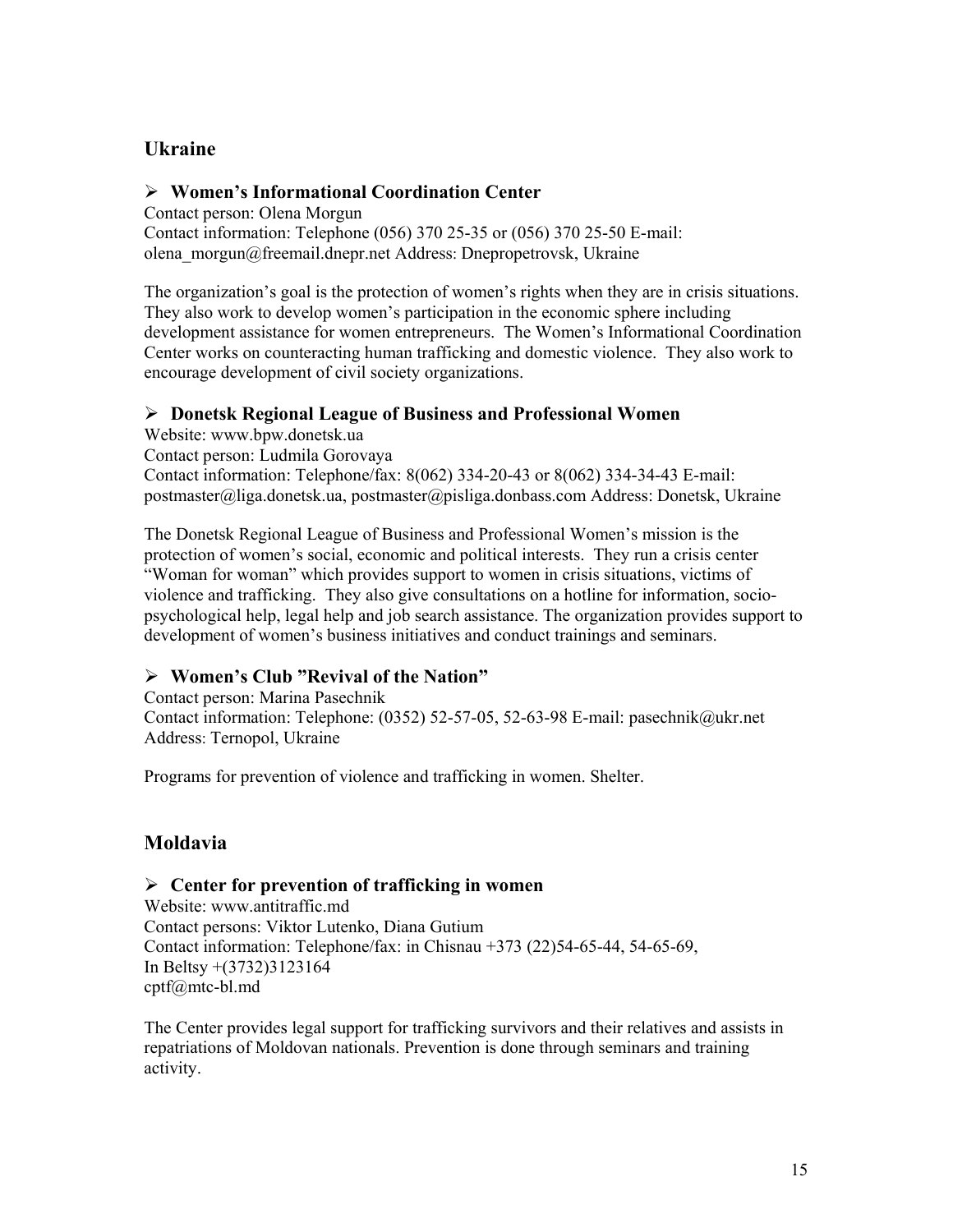### ¾ **Save the Children, Moldavia**

Contact person: Marianna Ianachevici

Contact information: Telephone/fax: (373) 22 232582 E-mail: salcop@moldnet.md Address Chisinau, Moldova

The organization conducts anti-trafficking activities with a focus on rescuing minors trafficked from Moldova to foreign countries.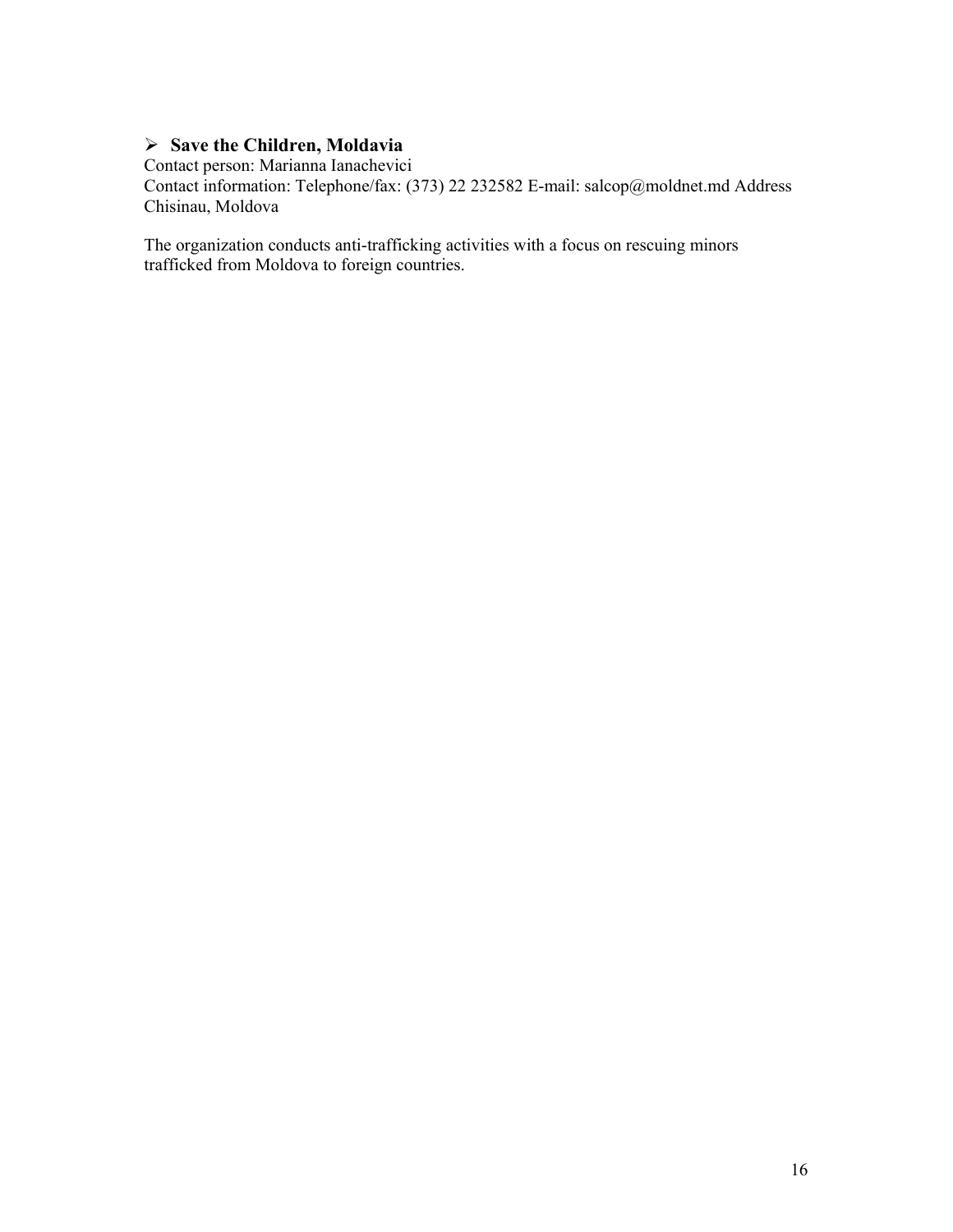# **3. Governmental contacts for anti-trafficking work in the Russian Federation**

### **Administration of President of the Russian Federation Vladimir Alexandrov**

Head of the Department of the Office of the Presidential Plenipotentiary in Central Federal **District** +7(095)206-16-46

### **Inter-agency legislative working group on trafficking in human beings Tatiana Kholshevnikova,**

State Advisor of the Russian Federation, Coordinator of the interdepartmental legislative work group Moscow khtvxyzz@mtu-net.ru Tel:+7(095)241-20-76.

### **Elena Mizulina,**

Representative of the State Duma in the Constitutional Court, Chairwoman of the Committee on problems of women, family, motherhood and children under the Presidential Plenipotentiary in the Central Federal District, Leader of the interagency legislative working group on the problem of trafficking. Tel:+7(095)292-16-43 Fax:+7(095)292-47-92

### **Russian MVD (Ministry of Interior) Representatives specialising in trafficking cases**

### **Boris Gavrilov**

Deputy head of the investigation comity of the Ministry of Interior Tel:  $+ 7 (095) 222 44 43$ 

#### **Igor Diomin**

Deputy Head of the Chief Bureau of Criminal Investigation Department, MVD (Ministry of Interior) Address: Moscow, Ul. Zhitnaya, house #16 Tel: + 7 (095) 239 77 57

### **Nikolai Khomyakov**

Chief Bureau of Criminal Investigation Department, MVD (Ministry of Interior) Moscow Address: Moscow, Ul. Zhitnaya, house #16 Tel:  $+ 7 (095) 239 75 40$ Fax:  $+ 7 (095) 239 71 48$ 

#### **Alexandr Krasnov**

Head of the Department of Criminal Affairs for drug trafficking, trafficking in persons, and crimes committed by ethnic groups, Directorate for Organized crimes and Corruption Investigative Committee, Ministry of the Interior, Russian Federation Address: Тel: + 7 (095) 222 30 17 Fax:  $+ 7(05) 224311$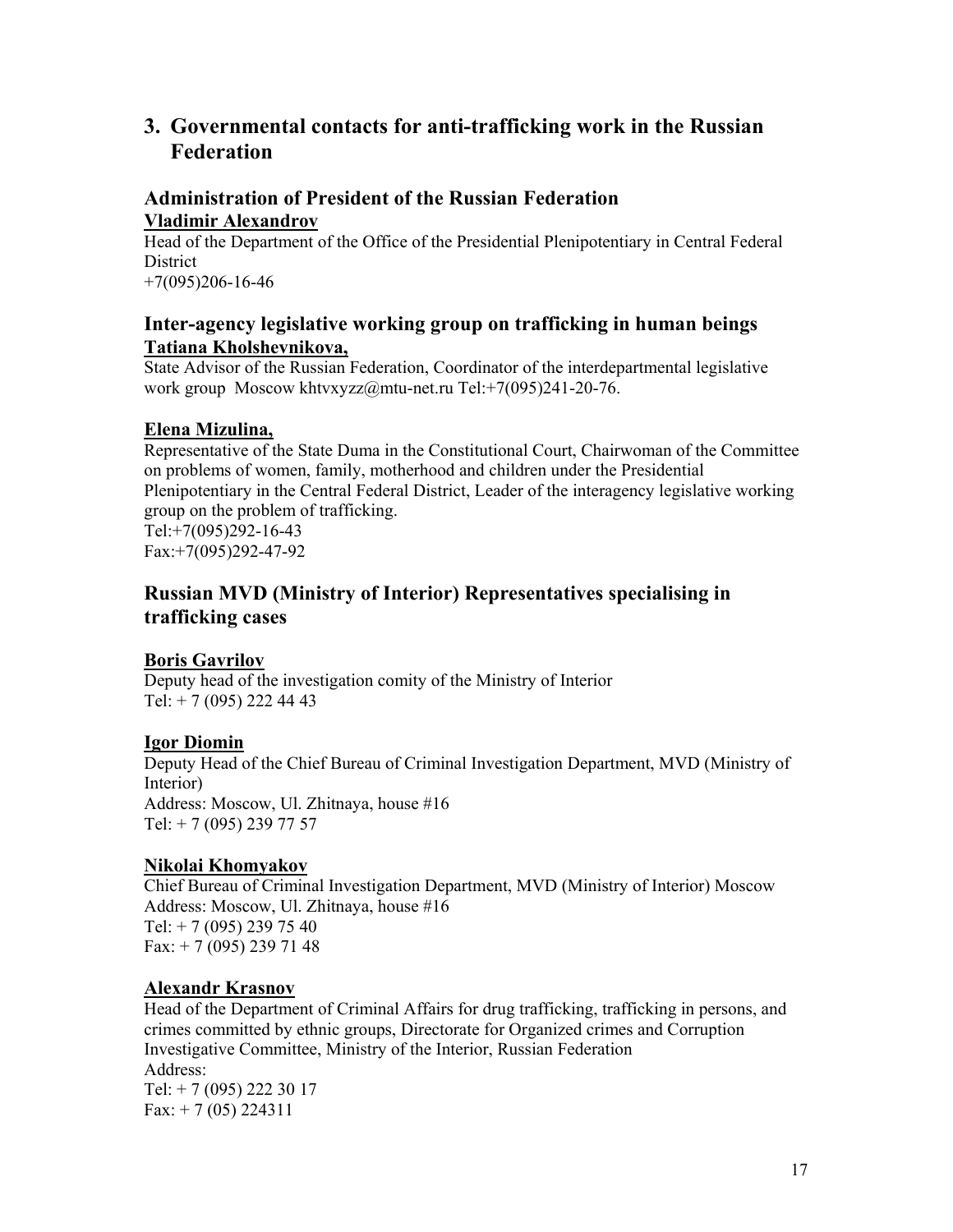# **Governmental contacts for anti-trafficking work at the regional level in the Russian Federation**

### **St. Petersburg, Leningradskaya Oblast**

- Irina Maksimova Saint Petersburg Tel: +7 (812)312-61-21, (812)315-30-60 Committee of Labor and Social Protection of population of Saint Petersburg
- Alexandr Motorkin colonel of militia Saint Petersburg National Bureau of Interpol, Saint Petersburg branch +7 (812)340-10-59, +7 (812) 102-22-39
- Natalia Danilova Saint Petersburg National Bureau of Interpol, Saint Petersburg branch +7 (812)340-10-59, +7 (812) 102-22-39
- Alexandr Vakhrushev Tel: +7 (812)272-00-76, (812)273-37-58, (812)272-60-22 Advisor to the office of Ministry of Foreign Affairs in Saint Petersburg
- Igor Golubev Saint Petersburg Anti-terrorism Department of the Central Administrative Board of the Ministry of Internal Affairs in the North-West Administrative District Tel; +7 (812)275-13-91
- Gress Viktorovna Spesial task force representative, Ministry of Internal Affairs in the North-West Administrative District Tel; +7 (812)275-12-11
- Andrey Ganorskiy Department of organized crime of the Ministry of Interior in St-Petersburg and Leningradskaya oblast. +7 (812) 278-30-14

### **Petrozavodsk (Republic of Karelia)**

- Olga Baranova Advisor Department of Social Development of the Karelian Administation,  $+7(8142)79-21-44$  baranova@gov.karelia.ru
- Valery Boinich Vice-Premier Minister of Karelian Republic +7(8142)79-21-12
- Lubov Goncharova Inspector Police Department of Petrozavodsk +7(8142)71-56-37
- Natalia Dybina Advisor Administration of the Republic of Karelia, Women's Council of Petrozavodsk +7(8142)78-02-41; (8142)51-24-04
- Ludmila Kosyuk Chairwoman of the Inspection Committee with the Government of Karelia; Chairwoman of the Republican Amnesty Commission +7(8142)79-21-62
- Tatiana Lebedeva Director of the Civilian Registry Office, Deputy Chairwoman of the Commission for the Improvement of Women's Status; Women's Council of Petrozavodsk  $+7(8142)78-28-47$ , uprzags@onego.ru
- Victor Krasnozhon Migration Services +7(8142)55-72-48
- Vladimir Panasenko Prosecutor of the Republic of Karelia +7(8142)78-22-34
- Peter Klemeshev Vice-Prosecutor of the Republic of Karelia +7(8142)78-22-34
- Artur Parfenchikov Prosecutor of Petrozavodsk +7(8142)74-23-53
- Anatoly Moiseev Deputy Head of the Administration of the Karelian President
- Klara Shevchenko Director of the Social Welfare/Health Policies Department of the Karelian Government +7(8142)79-21-39; (8142)79-21-13 shevchenko.gov@karelia.ru
- Nikolay Gekht Member of Executive Committee of the party "United Russia" +7(8142)51-93-36
- Irina Dubina Secretary of the City Commission on Improvement of women's situation in Petrozavodsk, +7(8142)76-95-81
- Tatiana Zhurakhovskaya Head of the passport and visa department of Karelian Interior Ministry
- Tatiana Ignatieva Head of the Department of Justice of Russian federation in Karelia +7(8142)76-95-06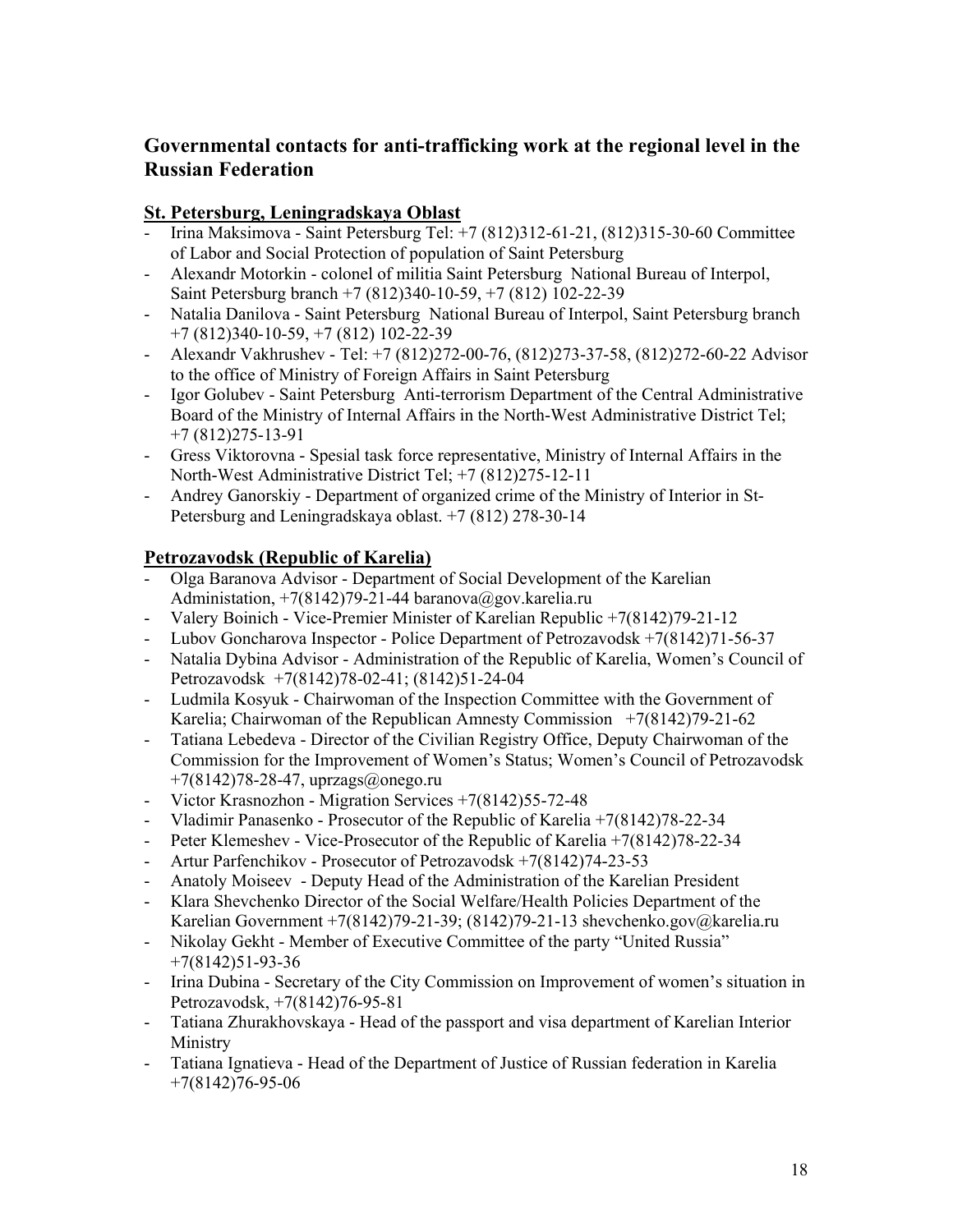- Tatiana Kleerova Deputy Chairwoman of National politics Committee +7(8142)78-43- 55
- Elena Malysheva Head of the Social Protection Department of administration of Petrozavodsk, +7(8142)76-60-51
- Vladimir Petrov Chief doctor of the Ambulance hospital of Petrozavodsk
- Tatiana Khozina Press-services of Head of local self-governance of Petrozavodsk,  $+7(8142)78-49-45$
- Senyukova V. Yu.- Deputy minister of healthcare, social development and sport of Republic of Karelia

### **Representatives of Karelian Regions:**

- Anna Kirova Deputy Head of local selfgovernance on social issues, Belomorsky region, telephone code +7(81437)2-10-52, fax: (81437)2-14-65
- Nina Stankevichus Deputy Head of local self governance, Kalevalsky region, telephone code –+7(81454) 2-16-46; (81454) 2-11-03; (81454) 2-16-08
- Svetlana Ilyina Deputy Head of local self governance on social issues, Kemsky region, telephone code  $+7(81458)$  2-28-33, admikem@onego.ru
- Galina Ostapchuk Director of Social Work Center, Kondopozhsky region, telephone  $code - +7(81451)$  4-19-97; (81451) 4-03-42, tu-kon@onego.ru
- Svetlana Fantina Deputy Head of local self governance on social issues, Kostomuksha, telephone code +7(259) 2-2245; fax: 2-10-10
- Tatiana Shatalova Director of the complex center of social services for population, Lakhdenpokhsky region, telephone code +7(81450) 2-22-83; fax: (81450)2-22-51
- Tatiana Zherebtsova Local self-governance, Olonetsky region, Telephone code  $+7(81436)$  2-23-00
- Elena Bulyshkina -Deputy Head of local selfgovernance, Telephone code +7(81452), Pudozhsky region, (814)2-13-52
- Valentina Evstifeeva Deputy Head of local self-governance, Suoyarvsky region, Telephone code +7(81457) 2-13-39
- Lilia Makarova -Deputy Head of local selfgovernance, Suoyarvsky region, Telephone code -+7(81457) 2-18-33

# **Murmansk**

### **Murmansk oblast (МО) government**

- Ludmila Chistova Deputy Governor +7(8152)48-62-28
- Alexander Ruzankin Head of Department of economical development of MO +7(8152)48-62-02
- Boris Vorobiyov -Head of Department of legislative activity and reforms +7(8152)48-62-38
- Svetlana Parshkova Head of the sector on relations with public organizations +7(8152)48-64-48
- Yelena Krasovskaya Consultant and Secretary of the МО Commission on minor's rights and affairs +7(8152)48-64-76
- Pal'kin Valery Mickalovich +7(8152)44-73-90
- Elena Viktorova Deputy Head of the Committee of Labor and Social Development Ul. Poliarnye Zori, 46a +7(8152)44-62-73
- Natalia Babakina Head of the Department of Federal Employment Service in Murmansk region; Address: Ul Knipovicha – 48, Tel +7(8152)23-49-10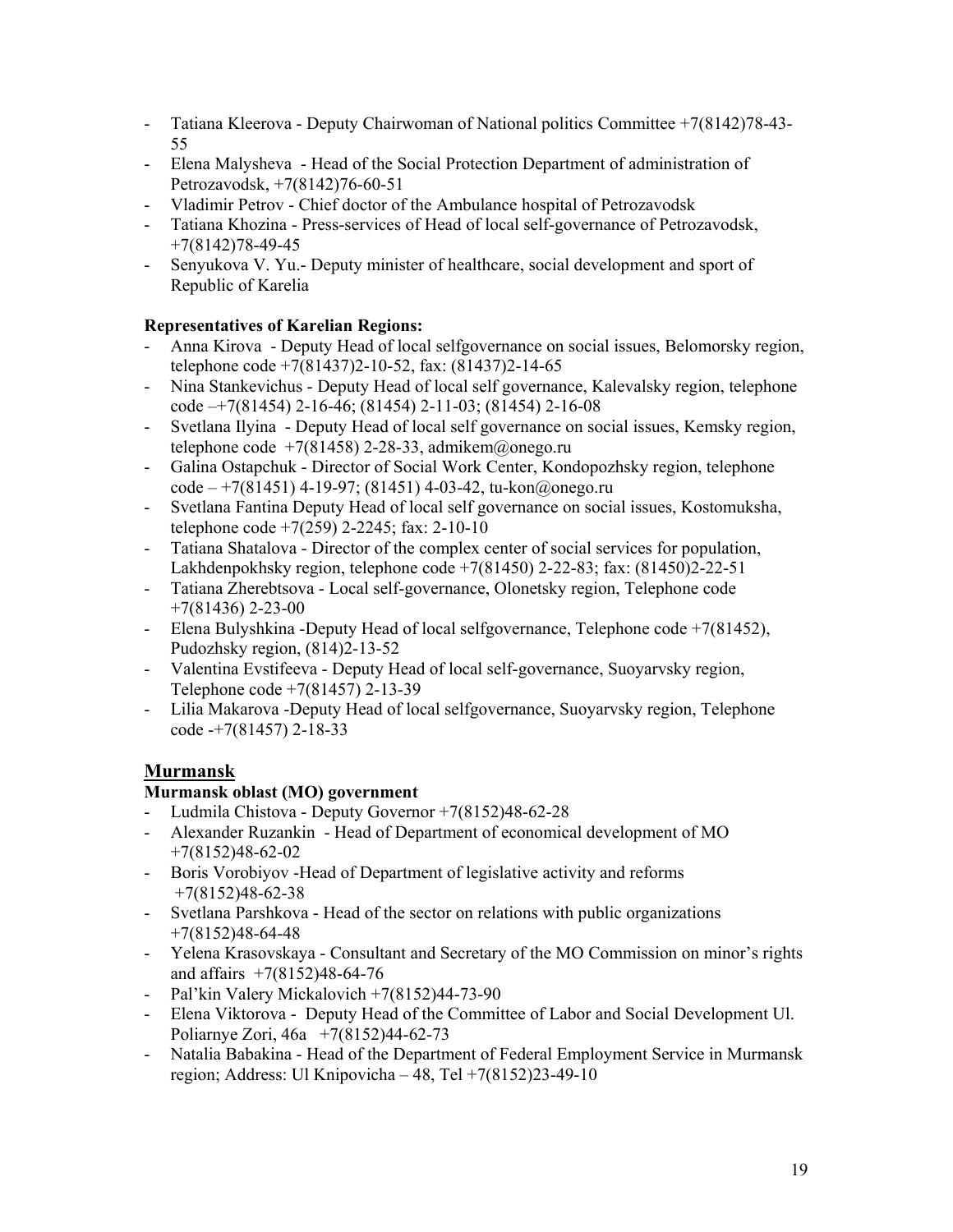#### **Murmansk regional and federal Duma representatives**

- Nadezhda Maksimova Deputy, head of commission, +7(8152)45-47-64
- Valentin Luntsevich Deputy of Federal Duma, +7(8152)45-05-28
- Igor Chernyshenko Deputy of Federal Duma City administration of Murmansk  $+7(8152)45-60-88$
- Alexandr Dubrovsky Deputy Mayor of Murmansk +7(8152)45-81-60, (8152)45-55-72
- Ekaterina Zvontsova Head of the Social Protection Committee of Murmansk Department of the Interior Affairs of Murmansk region +7(8152)47-41-85
- Vitaly Fedotov- Head of the Police Department of Interior, +7(8152)48-63-24, (8152)48-70-01
- Kolvaitis Alexander head of the dept on a administrative offences
- Natalia Rechkina deputy head of the dept on a administrative offences
- V.N. Pesterev Deputy Head of the Criminal Department,+7(8152)48-70-02, (8152)45-10-55
- Inessa Kleimenova A representative of the Interpol, +7(8152)47-69-76
- Yuriy Yastrebov– Migration Department of MVD
- Sergey Orlov Representative of the Department of the Interior on minors affairs  $+7(8152)45-21-40$
- Irina Kotsova Representation of the Barents Secretariat +7 (8152)45-21-40

### **Other state organizations**

- Yuri Nazarov - Deputy Head of the Department of State Control of Narcotics Adress : Ul Trudoviye Rezervy - 11а. Tel: +7(8152)28-00-01, (8152)28-00-00, Fax +7(8152)28-00-48

#### **Court, jurisprudence, prosecution, etc.**

- Vladimir Kordonets Chair of the regional court Address: Pushkinskaya 3а, +7(8152)40-09-70
- Valery Donetsky Head of the Department of the Ministry of Jurisprudence of the RF in Murmansk region, Address: Libknehta, 46/2, Tel: +7(8152)42-81-99
- Lyudmila Zaikina Head of the Pervomaisk regional court, Head of the Women's Council of

Murmansk region +7(8152)27-90-32

- Elena Maksimova Prosecutor of Murmansk region Communa 18a +7 ( 8152)- 47-23-08
- Irina Zazimko Deputy Head of the Court Department of MO Adress: Lenina,54, Tel: +7(8152)47-29-47
- Marina Mukhaeva Head of a department of the regional branch of the Federal Service of State Statistics in Murmansk region, +7(8152)47-25-18
- Sergei Soroka Head of the city council of deputies, Murmansk +7(8152)45-64-64
- Irina Stolyga Deputy of the city council, Head of the city union of teachers +7(8152)45-64-64

### **Kazan, Republic of Tatarstan**

#### **Ministry of Foreign Affairs (MVD) of Tatarstan**

- Timur Sumin Criminal Investigation Department, MVD of Tatarstan, +7(8432)91-32-16
- Damir Mangushev Anti-terrorism Department, MVD Tatarstan
- Nikolai Vladimirov MVD Migration Department, director,  $+7(8432)77-60-81(phone + fax)$
- Ildar Sadriev MVD Migration Department, +7(8432)77-60-90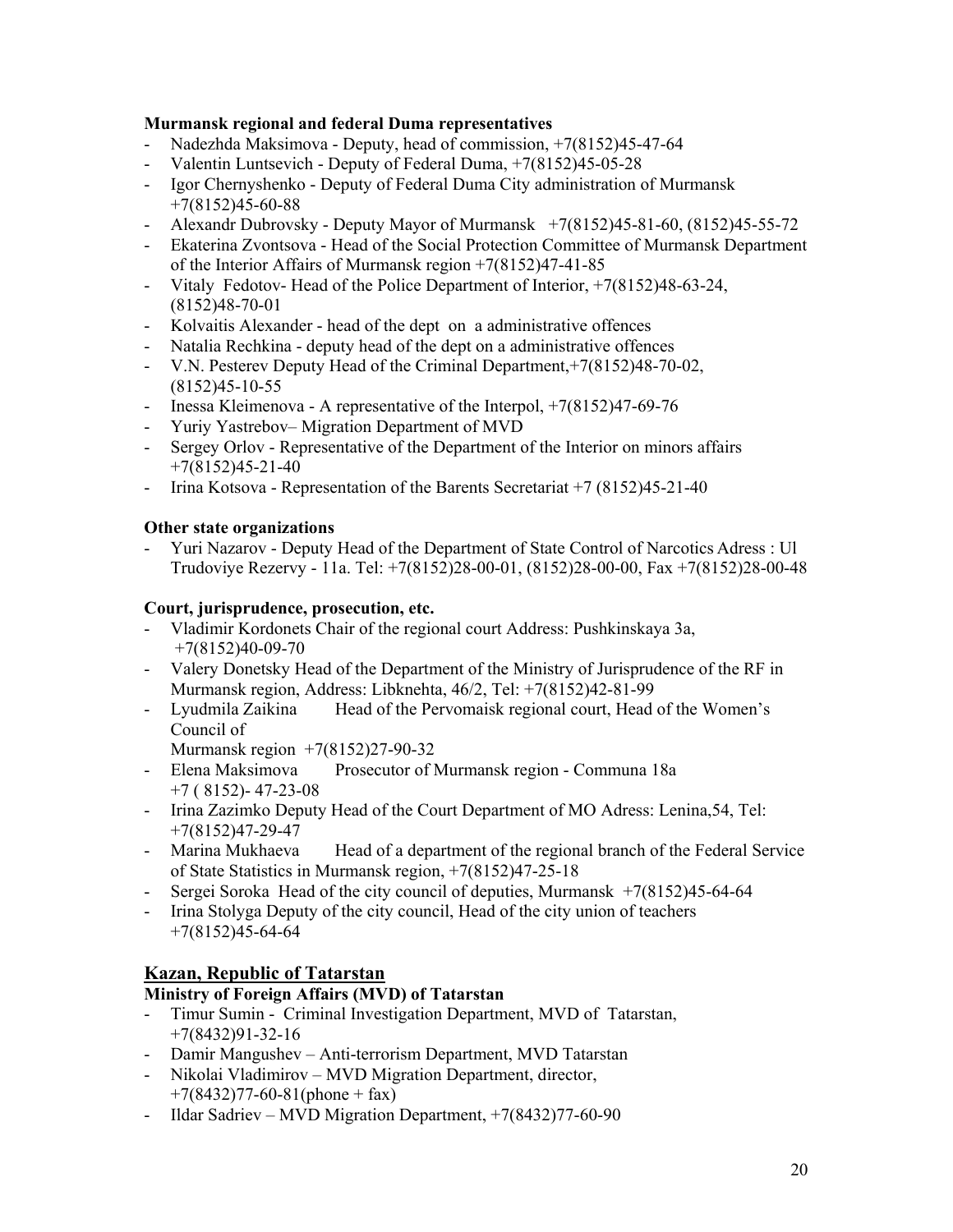- Olga Azhimova– Head of Psychological service of MVD of Tatarstan +7(8432)91-24-10
- Farid Safiullin Head of Interpol Affiliate with MVD Tatarstan, +7(8432)91-37-32 (receptionist), +7(8432)91-20-12, (8432)91-20-11, (8432)91-20-10
- Elmira Halitova Interpol Representative with MVD +7(8432)91-37-32 (receptionist), +7(8432)91-20-12, (8432)91-20-11, (8432)91-20-10

#### **Ministry of social protection**

- Tatyana Fomicheva Family and Children Social Support Department, Ministry of Social Protection, +7(8432)22-87-93
- Lyudmila Chernova General Expert, Family and Children Social Support Department, Ministry of Social Protection, +7(8432)22-87-93
- Natalia Prokhorova Social services department "Yardem Pomosh", Republican center, Manager +7(8432)22-87-93
- Tatyana Larionova -Head of Social Protection Department in Kazan, +7(8432)38-67-89
- Svetlana Khabibulina, General Reviewer of Department of External Affairs of President, +7(8432)91-78-08
- Yekaterina Kritskaya Social services expert, Ministry of +7(8432)10-01-32, (8432)10- 22-77

#### **Administration**

- Lyudmila Andreyeva Deputy Chief of Kazan Administration, +7(8432)92-80-75
- Zilya Valeyeva Deputy Prime Minister of Tatarstan, +7(8432)64-77-19,  $+7(8432)64-43-13$  (fax)
- Rashid Vagizov Human Rights Ombudsman in Tatarstan, +7(8432)18-29-45
- Chingis Makhmutov Chairman of Social Policy Committee +7(8432)92-81-95

#### **Yaroslavl**

Ludmila Sopotova - Member of the Committee on problems of women, family, motherhood and children under the Presidential Plenipotentiary in the Central Federal District Tel: +7(0852)30-83-88

#### **Regional Procecutor's office**

- Andrey Fomin– Procecutor of Frunzensky district Tel: +7(0852)32-94-40
- Natalia Popova– Procecutor on supervision of the investigation Tel: +7(0852)30-83-18

#### **Directorate of Internal Affaires of Yaroslavl Region**

- Sergey Kotomin - Deputy Chief of the of the Directorate of Internal Affaires of Yaroslavl Region, Head of Criminal Police +7(0852)79-52-18

#### **The Mayoralty of Yaroslavl**

- Zoya Kochubey Chaiwoman of the Labor and Social Protection Committee +7(0852)72-87-53
- Valentina Malyutina Deputy Chief of Educational Department of mayoralty of Yaroslavl +7(0852)32-95-38<br>- Galina Morgunova Chief
- Chief of the Health Department of mayoralty of Yaroslavl +7(0852)32-83-29
- Nadezhda Skepskaya Chief of the Public Relations Department  $+7(0852)30-53-07$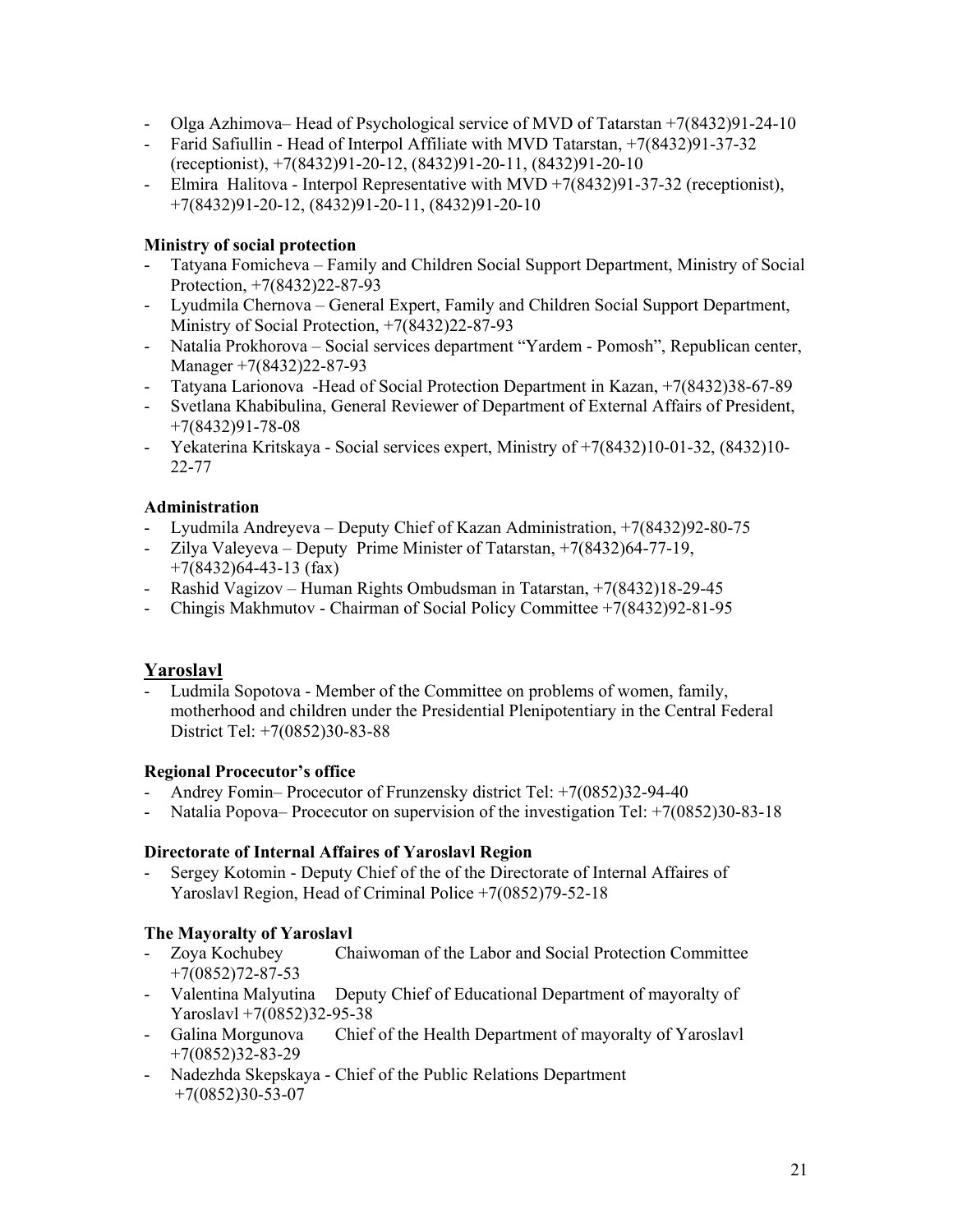- Nikolay Sorokin -Chief of the Department on collaboration with law-enforcement and military divisions of the mayoralty of Yaroslavl  $+7(0852)30-39-58$ 

### **Deputies of the Yaroslavl region Duma**

- Andrey Krutikov Chairman of the Duma of Yaroslavl Region +7(0852)30-50-83
- Svetlana Agashina Deputy of Municipal Duma of Yaroslavl +7(0852)73-25-17
- Yelena Dementieva Deputy of Municipal Duma of Yaroslavl +7(0852)38-35-35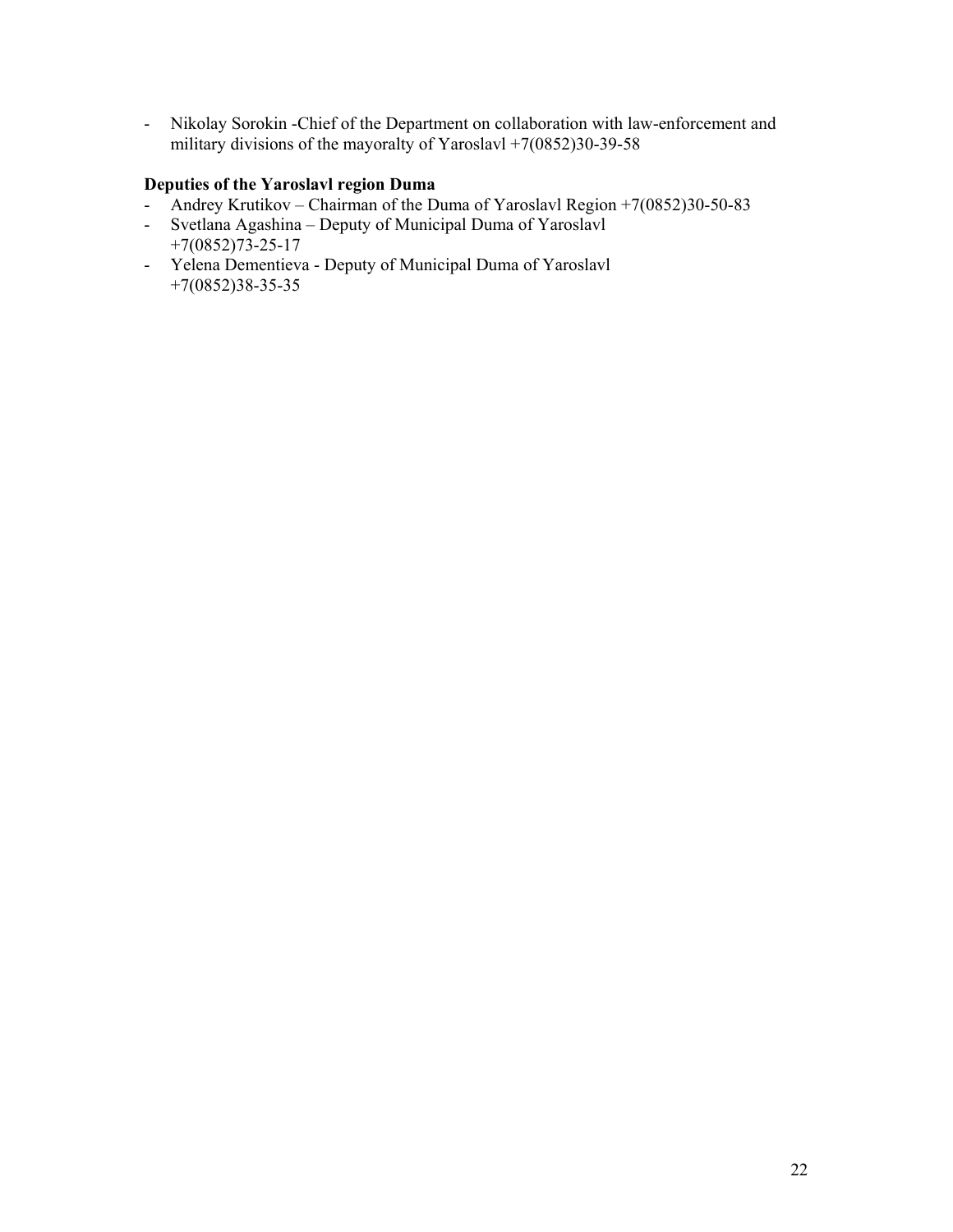### **Russian Prosecutors specialising in trafficking cases**

#### **Federal Level:**

**Aleksander Dvorkin**, Head Official Research Institute, problems of strengthening legality and the rule of law under the General Office of the Public Prosecutor, Russian Federation Tel: + 7 (095) 256 61 06

#### **Regional Level:**

**Vladimir Panasenko**, Prosecutor of the Republic of Karelia Tel.: +7 (8142) 78 22 34 **Peter Klemeshev**, Vice-Prosecutor of the Republic of Karelia Tel: +7 (8142) 78 22 34 **Artur Parfenchikov**, Prosecutor of Petrozavodsk Tel: +7 (8142) 74 23 53

**Nikolay Popov**, First Deputy Prosecutor, Yaroslavl Region **Andrey Fomin**, Prosecutor of the Frunzensky district in the Yaroslavl Region **Alexey Maksurov**, Senior Assistant of Yaroslavl Region Prosecutor on questions of organization and on control of implementation

**Victor Kuvshinov**, Prosecutor of the Department on supervision of observance of the federal legislation, Yaroslavl Region

**Natalia Popova**, Prosecutor of the Department on supervision of consequence, inquiry, and cases under investigation, Yaroslavl Region

**Alexey Morozov**, Prosecutor of the Department on supervision of consequence, inquiry and cases under investigation, Yaroslavl Region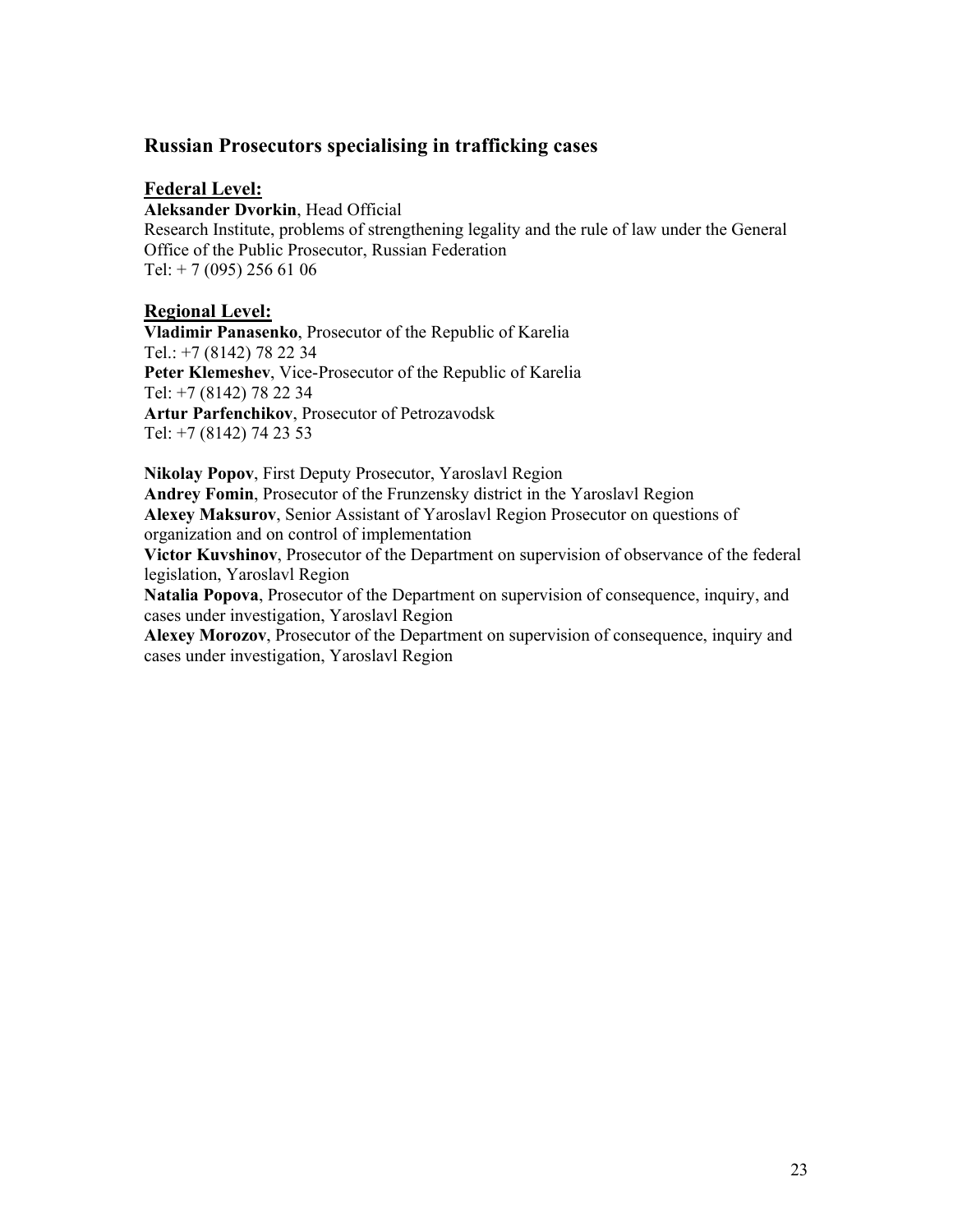# **Key Swedish organisations for the social support and psychological treatment of victims of trafficking**

### ¾ **Caritas**

www.caritas.se Contact persons: George Joseph Contact information: Telephone +46 8 55 60 20 00/15/05, fax +46 8 55 60 20 20, E-mail: gjoseph@caritas.se , Address: Ölandsgatan 42, 116 63 Stockholm

Caritas Sweden is the Swedish branch of Catholic Churches' unit for development and aid. There are 162 national Caritas organisations in 194 countries and territories, together constituting Caritas Internationalis. This network presents great opportunities for Caritas to provide aid worldwide. Caritas Sweden mainly works with migration issues and can be of assistance for social support, asylum counselling and, in some cases, accommodation. When involved in cases of trafficking in women, Caritas co-operates with COATNET (Christian Organisations Against Trafficking in Women) and their work is mainly focused on protection, accommodation and repatriation, on an ad hoc-basis.

Caritas provides support, asylum and social counselling and, in some cases, shelter. Trafficking activities, conducted on an ad-hoc basis, basically rely on the national and international network within COATNET. COATNET is an international network of Christian organisations that work against trafficking of women. COATNET is actually a pilot project implemented by Caritas Europe and aims to facilitate and increase collaboration between caritas member organisations, other Christian organisations and organisations that work against trafficking of women. 20 Caritas organisations in Europe work with trafficking, both preventatively and through service provision which means that there is a broad range of experience, knowledge and capacity to deal with the different dimensions of trafficking in human beings. A database has been established for knowledge-sharing of experiences, contacts, good practice and advocacy to support victims of trafficking. A website (http://www.coatnet.org) has been established that includes links to national sites with a broad range of information and material. The website targets both victims of trafficking as well as the general public and professionals working against trafficking in human beings. Since 2001, users of the COATNET knowledge-sharing net has increased and many organizations have expressed an interest in joining. Caritas Ukraine currently coordinates and develops the knowledge-sharing net and management is conducted on a rotating basis.

Caritas Sweden also closely collaborates with the project Christians Against Trafficking (CAT) which is partially financed by the European Commission STOP II program. This joint project has resulted in a handbook "Christian Action and Networking Against Trafficking in Women- an action oriented guide for awareness-raising and social assistance". The Handbook functions as working material for practioners that have general knowledge about trafficking and meet victims of trafficking within their professional capacity, for instance medical staff, social workers, government employees and others who want to work against trafficking in human beings and need support and information.

### $\triangleright$  **ISIS**

www.isishem.nu Contact person: Lasse Björkdahl Contact information: Telephone +46 8 500 308 15, E-mail: hammarbo@telia.com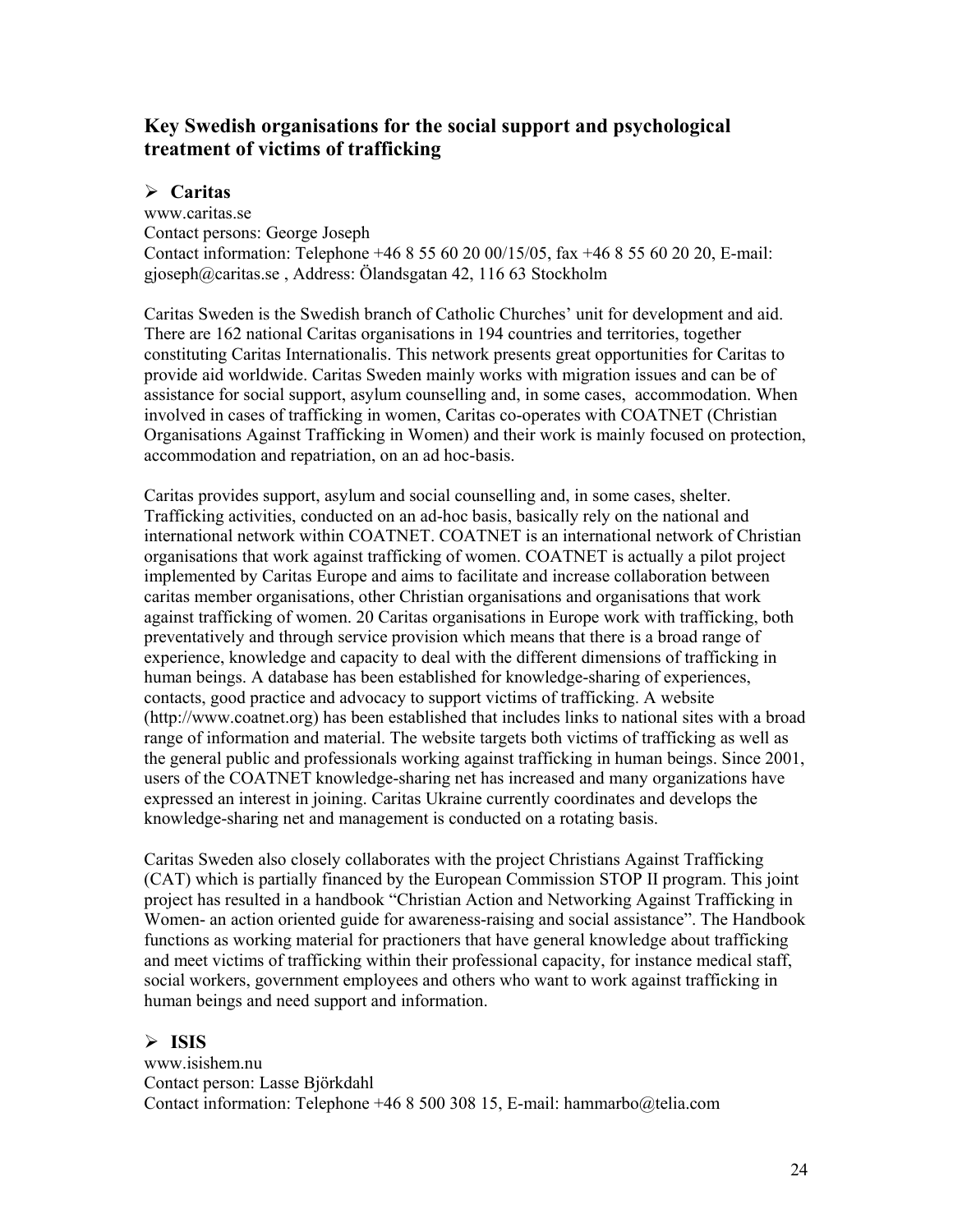ISIS is a non-profit organisation for persons who in their profession come into contact with sexually abused persons and their families. ISIS-members are psychotherapists, police personnel, counsellors, doctors, social workers etc.. The main goal is to increase knowledge and raise awareness about sexual abuse. Activities includes education and training for its members, method development and promotion of collaboration between different professions. The organization is managed by a board which is attached to local networks and interest organizations. The organization participates in various educational, informational and advocacy activities. ISIS activities includes capacity-building and training of its of members, development of methodologies, and establishment of collaboration mechanisms between different professionals.

ISIS members are experienced in working with victims of sexual abuse and some work with victims of trafficking. The ISIS board has urged members working with trafficking to contact Kvinnoforum within the framework of the Collaboration Project. A direct contact can be established when authorities and social servicess need to get in touch with psychologists, therapists, support staff and social workers with specific skills and knowledge in approaching victims of sexual abuse and trafficking in human beings.

### ¾ **Crisis- and Trauma centre**

www.krisandtraumacentrum.se

Contact persons: Luis Ramos-Ruggiero, Director (registered psychologist, registered psychological therapist, specialist in clinical psychology);

Brita Hännestrand, registered doctor in medicin and psychiatry, specialist in working for women who have suffered from sexual violence

Contact information: Telephone +46 8 655 79 30/31/32, fax +46 8 655 77 56, E-mail: brita.hannestrand@krisandtraumacentrum.se

Address: Kris- and Traumacentrum, Danderyds Sjukhus, 182 88 Stockholm

The Crisis- and Trauma Centre offers diagnosis, treatment and rehabilitation for persons suffering from different kinds of violence and trauma. The centre is divided into three units; "Torture and Trauma Unit" – for refugees who survived war, torture and persecution, "Trauma and Crisis Unit" – for persons who experienced robbery, violence and severe accidents and the "Unit for Research, Education and Consultation". The centre has 15 employees consisting of psychologists, psychotherapists and doctors where some have experience of therapeutical work with women subjected to trafficking in human beings.

### ¾ **The Lithuanian Society in Sweden**

Contact persons: Virginija Langbakk, Lilia Bakanauskaite and Vilija Liotanciene Contact information: Virginija.Langbakk@af.se, Telephone +46 8 657 14 20, fax +46 8 657 14 54, E-mail: liliabakanausakaite@hotmail.com, Telephone +46 8 580 819 06, E-mail vilija@telia.com,

Telephone +46 8 646 84 85, +46 708 21 84 27

The Members of the Lithuanian Society are experienced in working with social issues but have no specific experience in working with victims of trafficking in human beings. They are nevertheless very committed to engage in the issue and are developing routines for how to do this. The Lithuanian Society will mainly be offering human support and can provide language support, Lithuanian, Russian, English and Swedish languages are represented. The members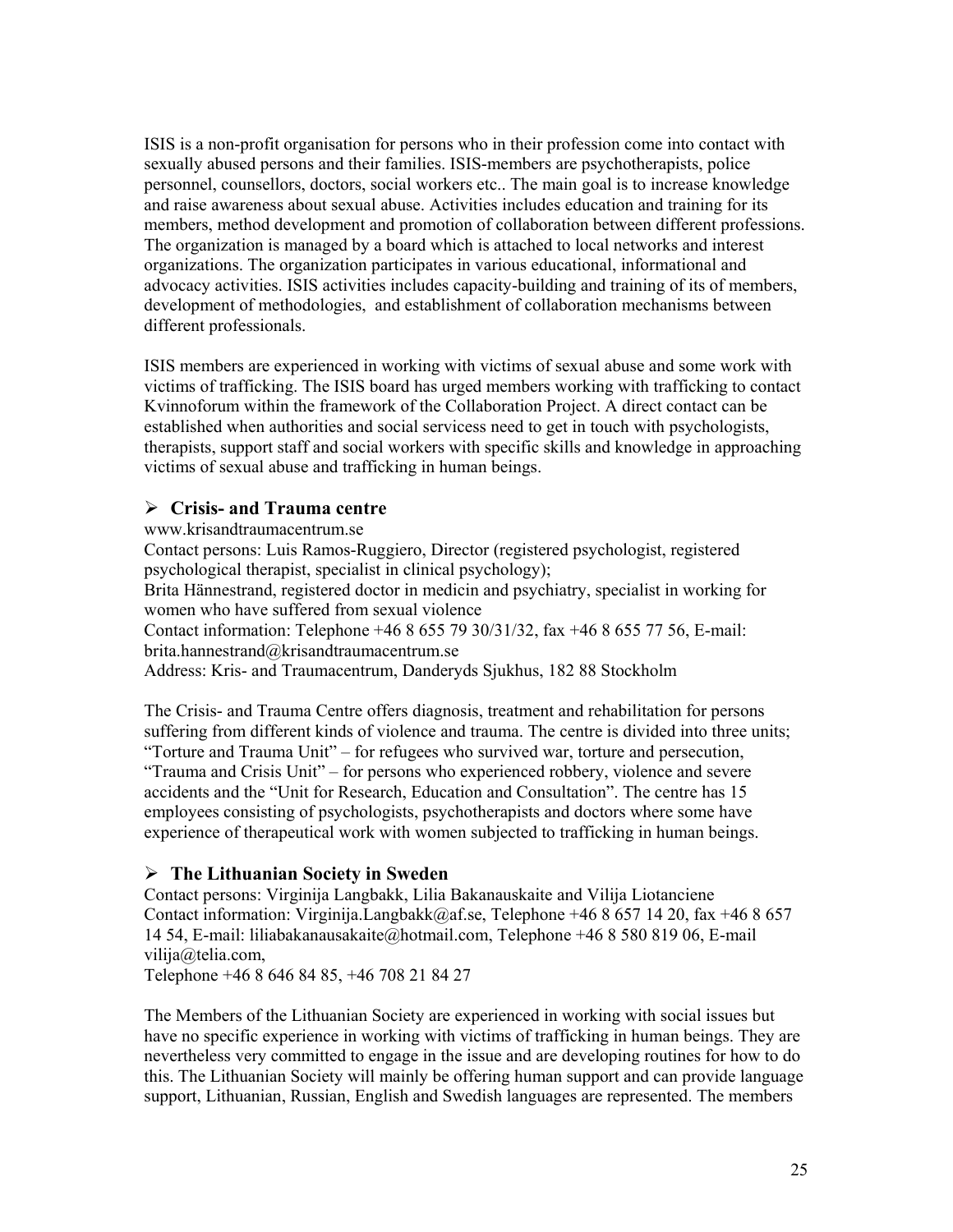also have knowledge of what conditions many of the girls and women, who are victims of trafficking, are coming from.

### ¾ **ROKS – The National Organisation for Women's Shelters and Young Women's Shelters in Sweden**

www.roks.se Contact person: Ireen von Wachenfeldt, chairwoman Contact information: Telephone +46 8 442 99 30, fax +46 8 612 73 25, E-mail: ireen.wachenfeldt@roks.se or info@roks.se Address: Box 195 17, 104 32 Stockholm Visiting address: Birger Jarlsgatan 110

ROKS is an independent, non-profit, feminist organisation. ROKS co-ordinates the work of battered women's shelters throughout Sweden. It is not affiliated with any political party or religion. ROKS works to prevent violence against women and to promote women's autonomy and equality in all areas of society. ROKS was founded in 1984 and together with SKR, are represented in every second municipality in Sweden. Currently ROKS organises over 120 shelters for women, over 25 shelters for young women in Sweden and has approximately 7000-8000 members. A number of hotlines have been set up, designed to meet the needs of younger women and girls. Only women works at ROKS and its services are provided free of charge. Some shelters specialise in supporting victims of trafficking, especially in the northern part of Sweden. ROKS works to disturb the trafficking industry and are also setting up shelters in Russia.

Within the framework of ROKS are a number of specialised shelters:

- Alla Kvinnors Hus (All Women's Home) in Stockholm provides shelter and counselling for deaf and hearing impaired as well as a team for rape victims
- Lawyer shelters in Stockholm, Umeå, Luleå where women and girls can receive free judicial advise and support
- Women's shelter IRIS in Luleå works against prostitution in Northern Sweden and are working with the establishment of shelters in the Russian Federation. The aim is to start a joint network, linking shelters in Northern Sweden with the Russian Federation
- Riksorganisationen stödcentrum mot incest RCSI (Support Center against Incest) in Stockholm targets women who have been subjected to incest or other sexual abuse as children
- Stödcentrum Beda (Supportcenter Beda) in Gothenburg targets women who are victims of incest, ritual and other sexual abuse
- Terrafem in Stockholm targets primarily immigrant women

Hidden shelter is provided by 86 of ROKS member shelters and some of the support is provided without interference by authorities if need be. 50 of these shelters have paid staff while the others are staffed on a voluntary basis. All shelters provide counselling via telephone or in person. ROKS basis its methodology on actively eliminating victim guilt. Experience shows that once the guilt is eliminated, women are more likely to report abuse to the authorities. Women who visit the shelters receive support for self-help. Guiding principles of ROKS methodology is knowledge and compassion.

### ¾ **The Swedish Refugee Advice Centre**

www.radgivningsbyran.org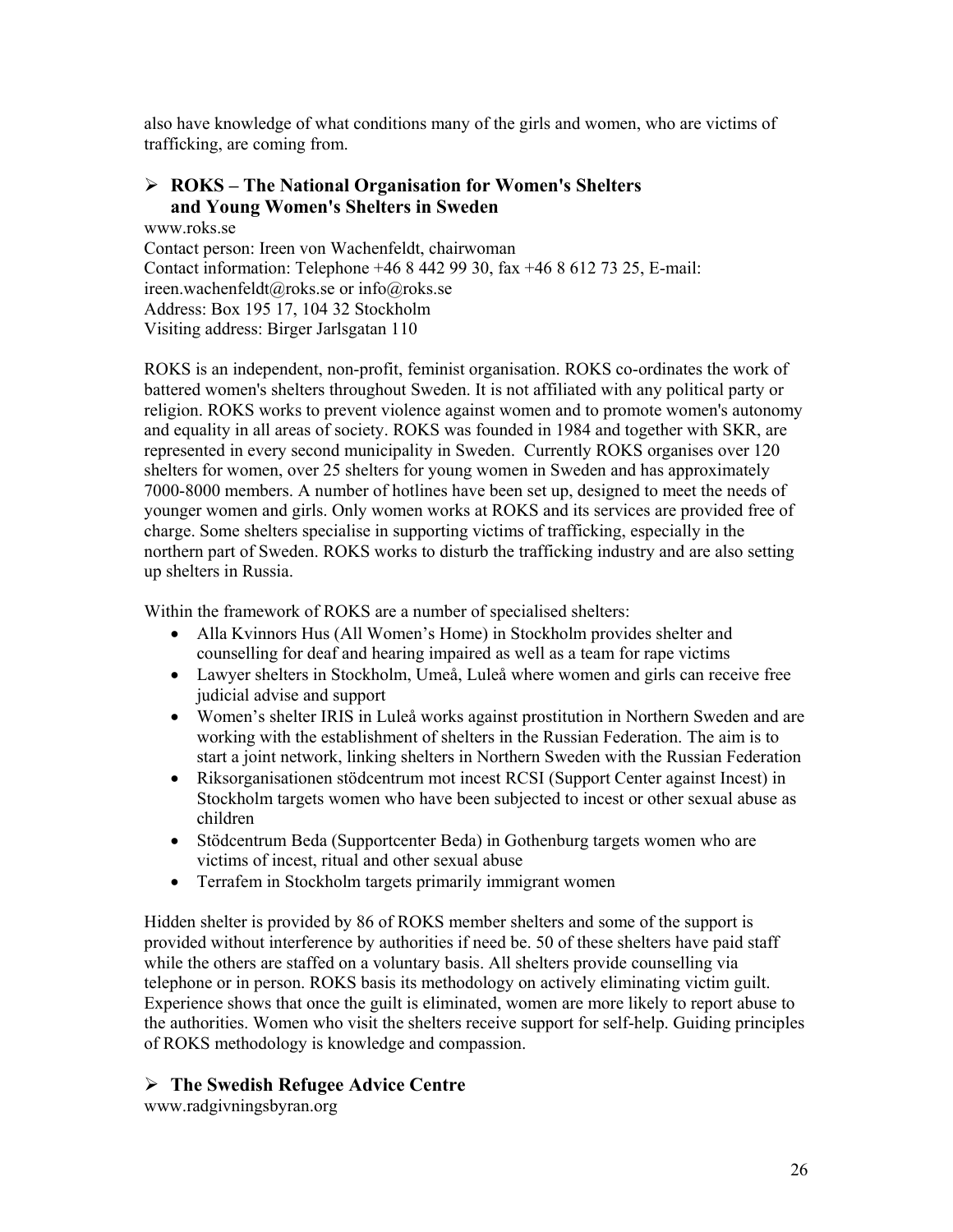Contact persons: Anki Carlsson

Contact information: Telephone +46 8 660 21 70 (between 9.00-11.30) +46 8 534 88 150 (intern calls), Fax: +46 8 665 09 40, E-mail: anki.carlsson@radgivningsbyran.org Address: Gyllenstiersgatan 14, 115 26 Stockholm

The Swedish Refugee Advice Centre offers legal advice on asylum, family reunification, Swedish citizenship and other matters concerning the Swedish Aliens' Act. It is a small organisation with only five employees, four legal experts and one behavioural scientist. The main objective is to help refugees with issues concerning their asylum applications. The Centre has handled few cases connected to trafficking in human beings. Recent changes in the Swedish Aliens' Act will make it easier for victims of trafficking in human beings to obtain refugee status. The Swedish Refugee Advice Centre are therefore prepared to meet more victims of trafficking in the future.

#### ¾ **The Swedish Red Cross**

www.redcross.se Contact persons: Kerstin O'Brien and Victor Cifuentes Contact information: Telephone +46 8 452 46 00, E-mail: kerstin.obrien@redcross.se or victor.cifuentes@redcross.se Address: Box 175 63, 118 91 Stockholm

The Red Cross in Stockholm offers free advice and human support at their reception centre where they get around 10-15 visits daily. It is one of 10 regional Red Cross offices in Sweden. Red Cross Stockholm has two staff and 10 volunteers that provide counselling and support to asylum seekers to Sweden. At a European Red Cross conference, it was recently decided that more efforts should be placed on support to exposed migrants. Concerning trafficking in human beings there is still much awareness-raising work to be done within the organisation, even though general knowledge does exists. At the moment, there is not much concrete work being conducted in dealing with trafficking but there is a will to learn and develop routines and building networks. The Red Cross has a family-reunification program and those experiences make them a useful collaboration partner concerning follow-up on women and children who return home. Primarily men contact Red Cross Stockholm for counselling and support but there has been contact with women who are victims of trafficking. Red Cross Stockholm is only able to provide support to asylum-seekers.

¾ **SKR – The Swedish Association of Women's Shelters** www.kvinnojour.com Contact persons: Ann-Marie Tung, association secretary or Jenny Norén, informant Contact information: E-mail: jenny.noren@kvinnojour.com, Telephone: +46 8 642 64 01 Address: Bondegatan 40, 116 33 Stockholm

The Swedish Association of Women's Shelters, SKR, was founded in 1996 and is a national organisation for local women's shelters and other organisations that work against men's violence against women. It is a non-profit, non-denominational and politically independent organisation. SKR has 30 autonomous member organisations and the knowledge about and experience of working with victims of trafficking in human beings varies. Every organisation has a help-line but not all members offer protected shelters. Systerjour Somaya, a safe house both for women and girls, is located on a secret address in Stockholm. Three persons work part-time at Somaya and they have 20 trained volunteers. All personnel have Muslim background and all speak more than one language. At Systerjouren Somaya there are also 10- 15 volunteer interpreters. Somaya has two apartments on secret addresses and two hotlines,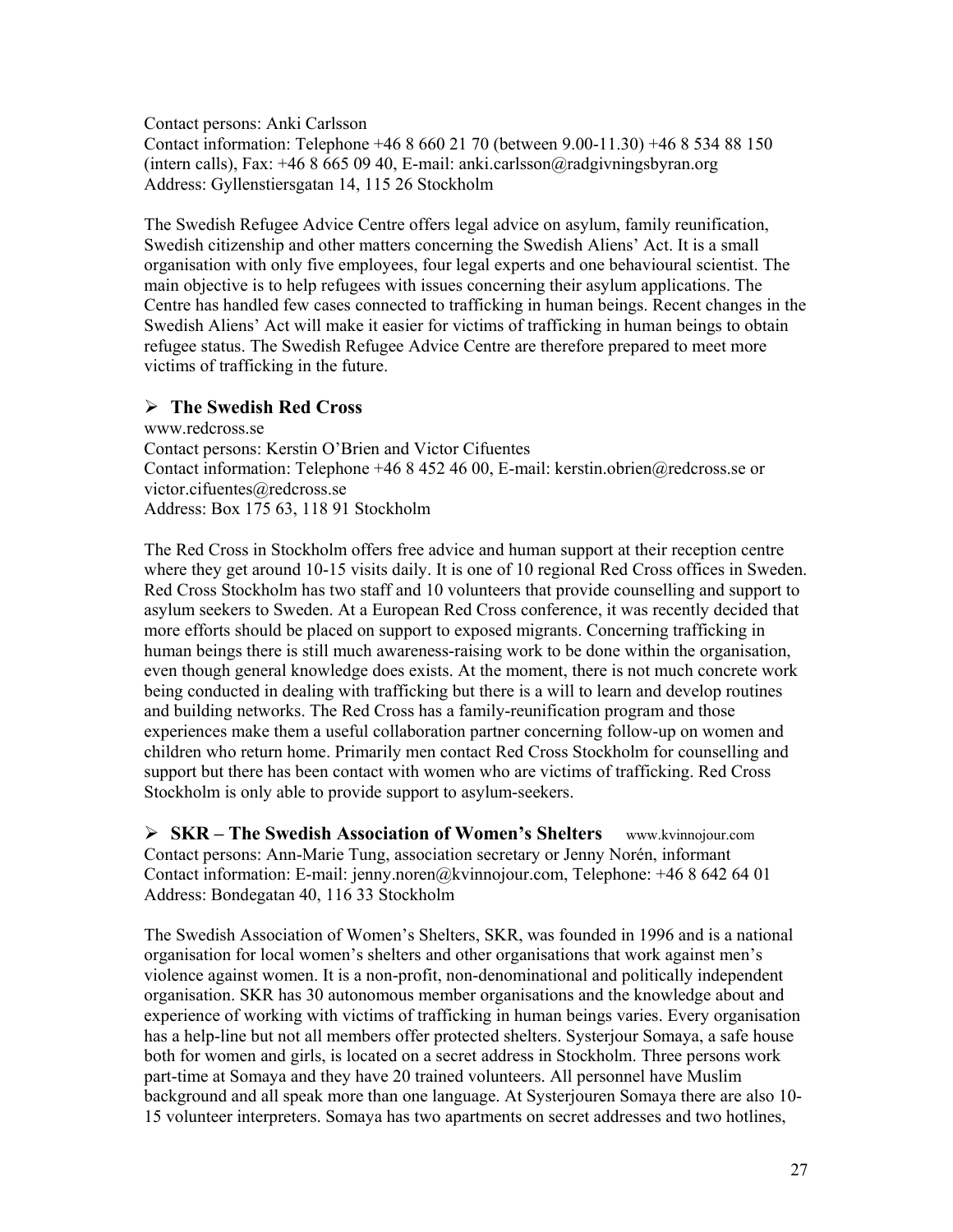one for women and one for girls, that are operated 6 days a week. The victims of trafficking that Systerjouren Somaya has helped have all found the shelter on their own, not with the help of the police or any other authority. None of them wanted to report the trafficking to the police. The safe house staff tries to convince the women and girls they are helping to report the crimes they have been victims of to the police and usually they succeed in doing this.

#### ¾ **Stadsmissionen**

#### www.stadsmissionen.se

Contact person: Sussa Johnsen, head of youth clinic, therapy center and training shelter for young persons, or Eva-Lena Hjalmarsson, welfare officer youth clinic. E-mail: sussa.johnsen@stadsmissionen.se telephone: 08-78 78 672, 070-729 67 05 eva-lena.hjalmarsson@stadsmissionen.se telephone: 08-411 63 01 Address: Stortorget 3, Box 2266, 103 17 Stockholm

Stockholms Stadmissions conducts various activities targeting children, youth and young adults as well as homeless. A youth clinic provides counseling and support for youth and young adults under 25. The Youth Clinic has had experience of youth who are victims of trafficking and are interested in collaborating with others in meeting and counseling this group. The therapy center targets youth and young adults and provides therapy and support. Stockholms Stadsmission also provides support to youth who live in their own apartments yet need support staff who help them with their daily tasks.

Stadsmissionen runs a women's shelter named "Klaragården". This is a daytime shelter open only to women and has on the average 60 visits per day. Many of the women visiting Klaragården have drug problems and are involved in prostitution. It may not always be a suitable environment for women in need of protection that suffers the trauma of trafficking. A better option is Stadsmissionens emergency shelter for women located in the city of Stockholm. Stadsmissionen does not have any extensive experiences of trafficked women but will soon open an emergency shelter for young women up to 25 years old.

#### ¾ **The Church of Sweden**

www.svenskakyrkan.se/stockholmsstift/ Contact person: Inga-Lena Arvidsson Contact information: Telephone +46 8 508 940 32/00 , fax +46 8 24 24 75, E-mail: ingalena.arvidsson@svenskakyrkan.se Address: Box 2016, 103 11 Stockholm

The Diocese of Stockholm is one of thirteen Dioceses within the Swedish Church. The Diocese of Stockholm includes 79 parishes where communion, contacts and support activities are conducted regularly. Every one living or staying in Sweden, regardless of nationality is welcome to visit the Church of Sweden. The church main areas of work includes; cure of souls and crisis support. The church shall in times of difficulties offer private persons message, forum and methods to handle grief, death and losses.

The Church of Sweden works together with the Evangelical Church of Sweden (see below) with issues concerning trafficking in human beings. Their work is due to the Student Priests of Stockholm's initiative to request a mapping of knowledge of trafficking within the Swedish Church. They have jointly invited various actors within the Church community for a discussion on trafficking and sexual abuse. In 2003, one day was devoted to addressing trafficking and sexual abuse of children for all Church staff in the Diocese. The aim was to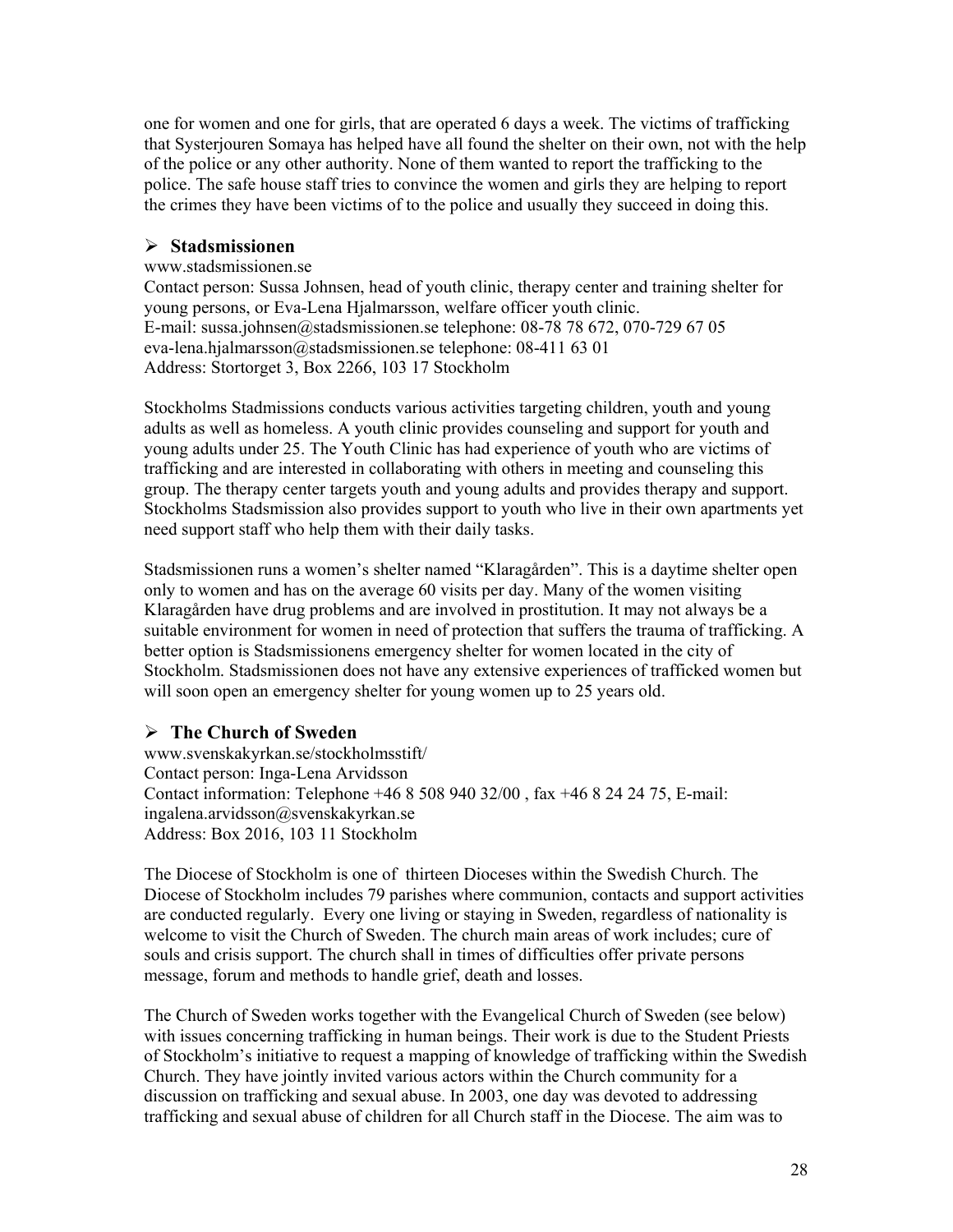initiate a mapping of contacts and experiences within the Church community and to developed operative plans and rotines.

### ¾ **The Evangelical Church of Sweden**

www.smf.se Contact person: Inga Johansson Contact information: Telephone +46 8 15 18 30, Fax: +46 8 674 07 93, E-mail: inga.johansson@missionskyrkan.se Address: Box 6302, 113 81 Stockholm, Visiting address: Tegnérgatan 8

Inga Johansson works together with the Church of Sweden with issues concerning trafficking in human beings. Their work is due to the Student Priests of Stockholm's initiative to request a mapping of knowledge of trafficking within the Swedish Church.

### ¾ **Young Women's Protection (UKV)**

www.ukv.se Contact persons: Maria Lyshöj and Marie Schyborger Contact information: Telephone +46 8 652 99 98, Fax: +46 8 652 99 11, E-mail: ukv@telia.com

UKV, founded in 1914, is the oldest safe house in Stockholm for women who have suffered from violence, and is one of the safe houses in Sweden that has the most experience from working with victims of trafficking. It shelters young women between 18 and 30 years old but does not cater for children. There are situations when young women in the ages of  $16 - 17$ years old visit the shelter but in order to provide support UKV needs approval from the County Administrative Board. UKV collaborates with the Social Services and the young women and develops individual results-oriented action plans based on empowerment and strengthening activities. UKV provides seven spaces within a hidden shelter where young women can stay for up to three months. Ten persons are employed at UKV, all are Christian women.

UKV has broad experience from working with women who are victims of trafficking. These women are provided the full range of services by UKV and always have a contact person. Victims of trafficking are offered hidden shelter and victims are accompanied in dealing with authorities, doctors and lawyers. UKV provides counselling and support for the repatriation. UKV experiences some operational problems in dealing with victims of trafficking. As many of these women are not initially in contact with the Social Services, there are problems for UKV to adapt its activities. Also, victims of trafficking commonly need more time in a shelter that what can be offered. Finally, it is difficult to work with many victims of trafficking at the same time as they together negatively affect the counselling work. Victims of trafficking are referred to UKV by police and, in some cases, by the Social Services. The girls and women are mainly from the Baltic States. UKV is a foundation, mainly financed by the Social Services nut also through Funds and individuals. UKV have also acquired a few apartments where women can stay and take care of themselves.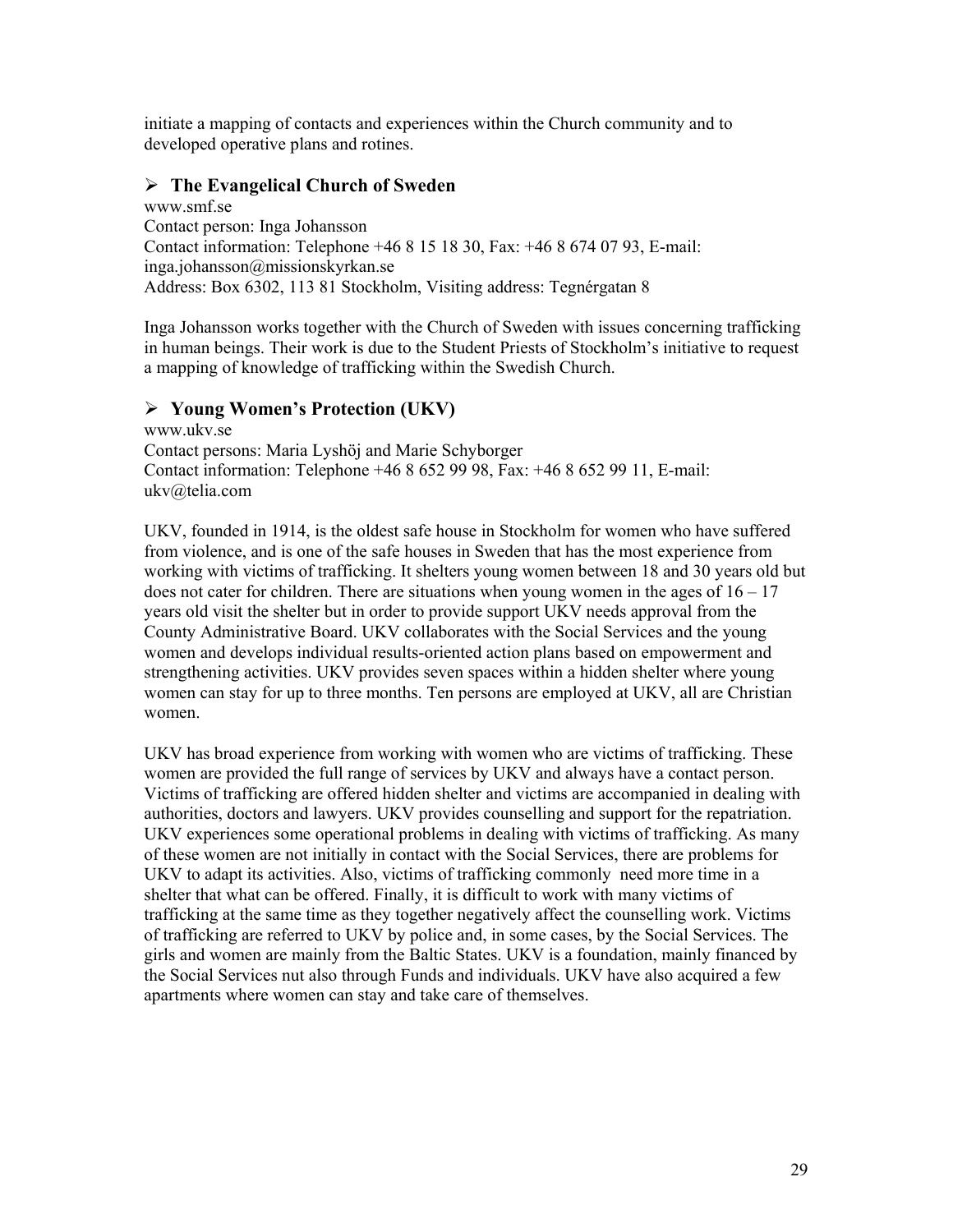# **4. Contact information to Swedish administrations dealing with trafficking cases**

### **Swedish public prosecutors specialising in trafficking cases**

### **Ingela Hessius, Public Prosecutor**

Development Centre, National Prosecutor Office Address: Åklagarmyndigheten, Utvecklingscentrum, Box 5553, 114 85 Stockholm Tel: +46(0)8 –453 66 00 E-mail: Ingela.Hessius@aklagare.se,

### **Lise Tamm, District Prosecutor**

Public Prosecution Authority in Stockholm, International Unit Address: P.o. Box 70296, Kungsholmsgatan 37, SE-107 22 Stockholm, Sweden Tel: +46 (0)8-762 10 00, 762 16 56 Fax: +46 (0)8-762 16 99 E-mail: lise.tamm@aklagare.se

### **Anneli Corell, District Prosecutor**

The Prosecutor General's Office Address: Östermalmsgatan 87 C, S-114 85 Stockholm, SWEDEN Tel: +46 (0)8 453 66 38 Fax: +46 (0)8 453 66 99 E-mail: anneli.corell@aklagare.se

### **Ingela Klinteberg, Chief Prosecutor**

Public Prosecution Office, Karlskrona Address: Åklagarmyndigheten, Box 98, Karlskrona 371 21 Tel: +46 (0)455-362450 E-mail: ingela.klinteberg@aklagare.se

### **Swedish anti-trafficking police units**

#### **Thomas Ekman, Detective Chief Inspector,**

Anti-trafficking unit, Criminal Investigation Department, Västra Götaland County Police Address: Ernst Fontells Plats, P.o. Box 429, SE- 401 26 Göteborg, Sweden Tel: +46 (0)31- 739 20 00 Mobile: +46 (0)706 969 151 Fax: +46 (0)31 - 739 23 97 E-post: lkp.trafficking@vastragotaland.police.se

### **Mats Paulsson, Police Inspector,**

Anti-Trafficking Unit, County Criminal Investigation Division, Västra Götaland County Police Address: Ernst Fontells Plats, P.o. Box 429, SE- 401 26 Göteborg, Sweden Tel: +46 (0) 31- 739 20 00, 739 26 15 Mobile: + 46 (0)730 56 87 79